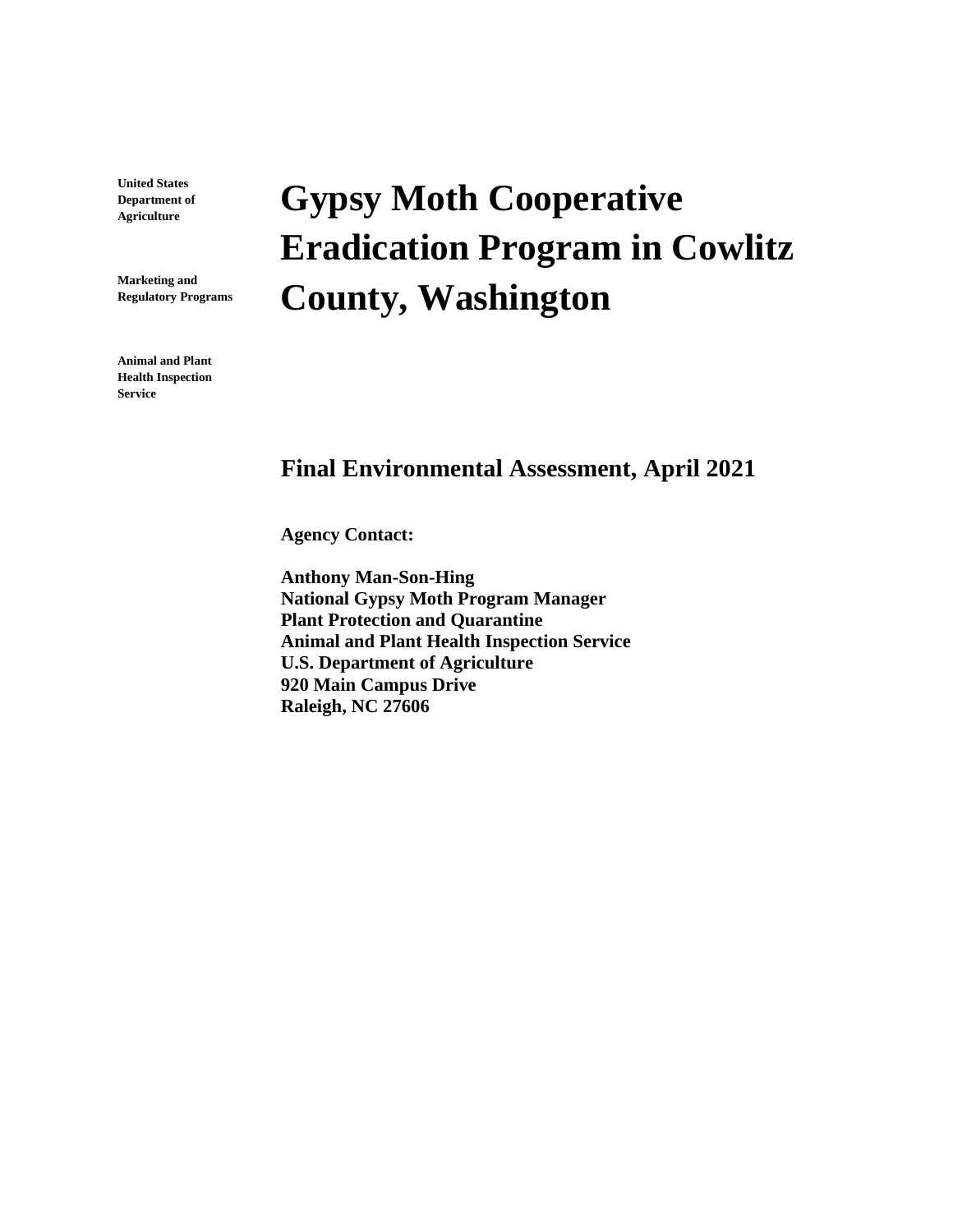#### Non-Discrimination Policy

The U.S. Department of Agriculture (USDA) prohibits discrimination against its customers, employees, and applicants for employment on the bases of race, color, national origin, age, disability, sex, gender identity, religion, reprisal, and where applicable, political beliefs, marital status, familial or parental status, sexual orientation, or all or part of an individual's income is derived from any public assistance program, or protected genetic information in employment or in any program or activity conducted or funded by the Department. (Not all prohibited bases will apply to all programs and/or employment activities.)

#### To File an Employment Complaint

If you wish to file an employment complaint, you must contact your agency's EEO Counselor (PDF) within 45 days of the date of the alleged discriminatory act, event, or in the case of a personnel action. Additional information can be found online at http://www.ascr.usda.gov/complaint\_filing\_file.html.

#### To File a Program Complaint

If you wish to file a Civil Rights program complaint of discrimination, complete the USDA Program Discrimination Complaint Form (PDF), found online at http://www.ascr.usda.gov/complaint\_filing\_cust.html, or at any USDA office, or call (866) 632-9992 to request the form. You may also write a letter containing all of the information requested in the form. Send your completed complaint form or letter to us by mail at U.S. Department of Agriculture, Director, Office of Adjudication, 1400 Independence Avenue, S.W., Washington, D.C. 20250-9410, by fax (202) 690-7442 or email at program.intake@usda.gov.

#### Persons With Disabilities

Individuals who are deaf, hard of hearing, or have speech disabilities and you wish to file either an EEO or program complaint please contact USDA through the Federal Relay Service at (800) 877-8339 or (800) 845-6136 (in Spanish).

Persons with disabilities who wish to file a program complaint, please see information above on how to contact us by mail directly or by email. If you require alternative means of communication for program information (e.g., Braille, large print, audiotape, etc.) please contact USDA's TARGET Center at (202) 720-2600 (voice and TDD).

Mention of companies or commercial products in this report does not imply recommendation or endorsement by USDA over others not mentioned. USDA neither guarantees nor warrants the standard of any product mentioned. Product names are mentioned to report factually on available data and to provide specific information.

This publication reports research involving pesticides. All uses of pesticides must be registered by appropriate State and/or Federal agencies before they can be recommended.

CAUTION: Pesticides can be injurious to humans, domestic animals, desirable plants, and fish and other wildlife—if they are not handled or applied properly. Use all pesticides selectively and carefully. Follow recommended label practices for the use and disposal of pesticides and pesticide containers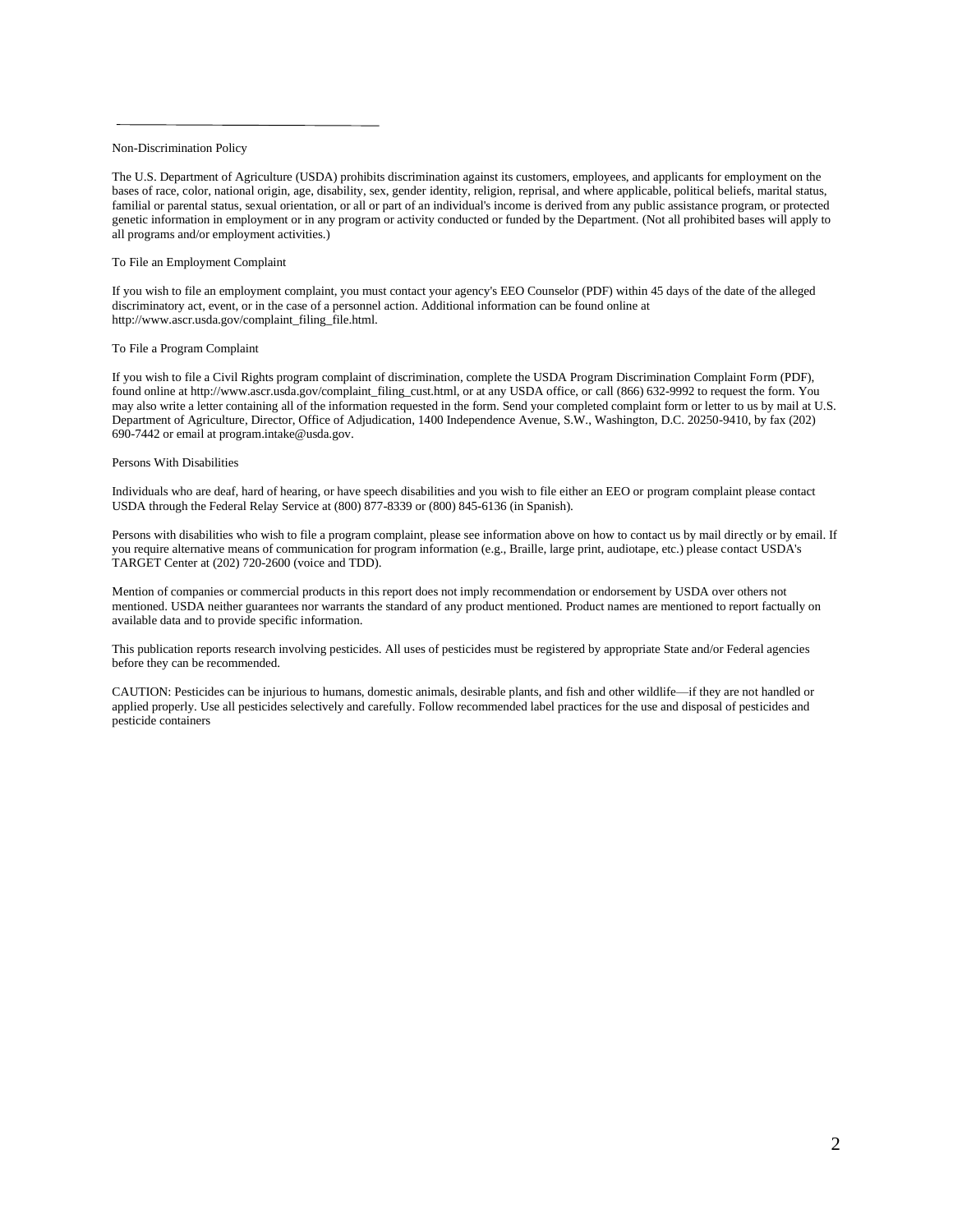# Contents

| I.  |                |                  |                                                                         |  |
|-----|----------------|------------------|-------------------------------------------------------------------------|--|
|     | A.             |                  |                                                                         |  |
|     | <b>B.</b>      |                  |                                                                         |  |
|     | C.             |                  |                                                                         |  |
|     |                | 1.               |                                                                         |  |
|     |                | 2.               |                                                                         |  |
| II. |                |                  |                                                                         |  |
|     | A <sub>r</sub> |                  |                                                                         |  |
|     | <b>B.</b>      |                  |                                                                         |  |
|     |                |                  |                                                                         |  |
|     | A.             |                  |                                                                         |  |
|     |                | 1.               |                                                                         |  |
|     |                | 2.               |                                                                         |  |
|     | <b>B.</b>      |                  |                                                                         |  |
|     |                | 1.               |                                                                         |  |
|     |                | 2.               |                                                                         |  |
|     | $C_{\cdot}$    |                  |                                                                         |  |
|     |                | $\mathbf{1}$ .   |                                                                         |  |
|     |                | $\overline{2}$ . | Executive Order 13045 "Protection of Children from Environmental Health |  |
|     |                |                  |                                                                         |  |
|     |                | 3.               |                                                                         |  |
|     |                |                  |                                                                         |  |
|     |                |                  |                                                                         |  |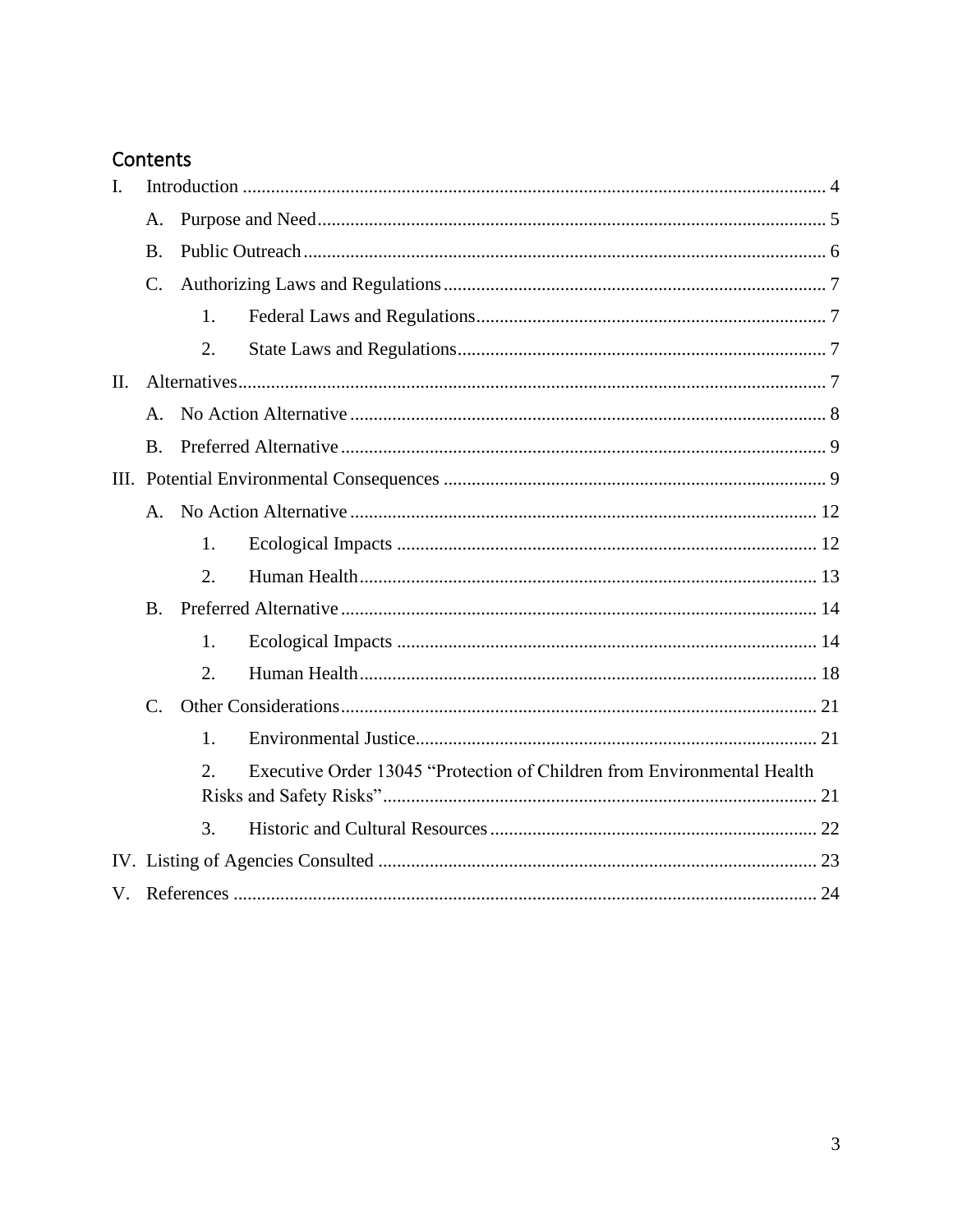# **Asian Gypsy Moth Cooperative Eradication Program in Cowlitz County, Washington—April 2021**

# <span id="page-3-0"></span>**I. Introduction**

The United States Department of Agriculture (USDA), Animal and Plant Health Inspection Service (APHIS), in cooperation with the Washington Department of Agriculture (WSDA), is proposing an Asian gypsy moth (AGM) eradication program in Cowlitz County, Washington (WA).

The gypsy moth is one of the most destructive pests of trees and shrubs in the United States. There are two types of gypsy moths—the European (also known as North American) (EGM) and the Asian. The European gypsy moth (*Lymantria dispar*) is established in the eastern half of the United States, and defoliates an average of 700,000 acres each year, causing millions of dollars in damage. The target of the 2021 gypsy moth program in Washington is the Asian gypsy moth (AGM). The AGM (including *Lymantria dispar asiatica*, *Lymantria dispar japonica*, *Lymantria albescens*, *Lymantria umbrosa*, and *Lymantria postalba*) is an exotic pest not known to occur in the United States. Like the European gypsy moth, AGM prefers forest habitats and can cause serious defoliation and deterioration of trees and shrubs. The EGM has more than 250 known host plants but prefers oak, while the AGM has a much broader host range, including larch, oak, poplar, alder, willow, and some evergreens. Another difference between Asian and European gypsy moths is that AGM females can fly while EGM females cannot fly.

This broad range of possible host plants, combined with the female's ability to fly long distances, could allow AGM to spread rapidly. In contrast, the European gypsy moth has taken more than 140 years (since 1869) to spread throughout the United States from the Northeast to the Southeast and the Midwest (APHIS, 2015). Large infestations of gypsy moths can completely defoliate trees, leaving them weak and more susceptible to disease or attack by other insects. If defoliation is repeated for two or more years, it can lead to the death of large sections of forests, orchards, and landscaping. Any introduction and establishment of AGM in the United States would pose a major threat to the environment and urban, suburban, and rural landscapes. (From: APHIS, 2015)

Asian gypsy moth egg masses may be found on tree trunks, limbs, or leaves, as well as on stones, walls, logs, lawn furniture, and other outdoor objects. Each egg mass can contain hundreds to more than 1,000 eggs. The mass is covered with buff or yellowish fuzz made from the female's body hair. While the velvety egg masses average 1½ inches long and three-fourths of an inch wide; they are often as small as a dime. Eggs begin hatching in the spring. All the damage caused by the gypsy moth happens during the caterpillar stage, as the insects feed on leaves during this active period of growth. Once caterpillars stop feeding, they enter the pupal stage. This stage typically begins in June or July. Because egg hatch and pupation depend on weather and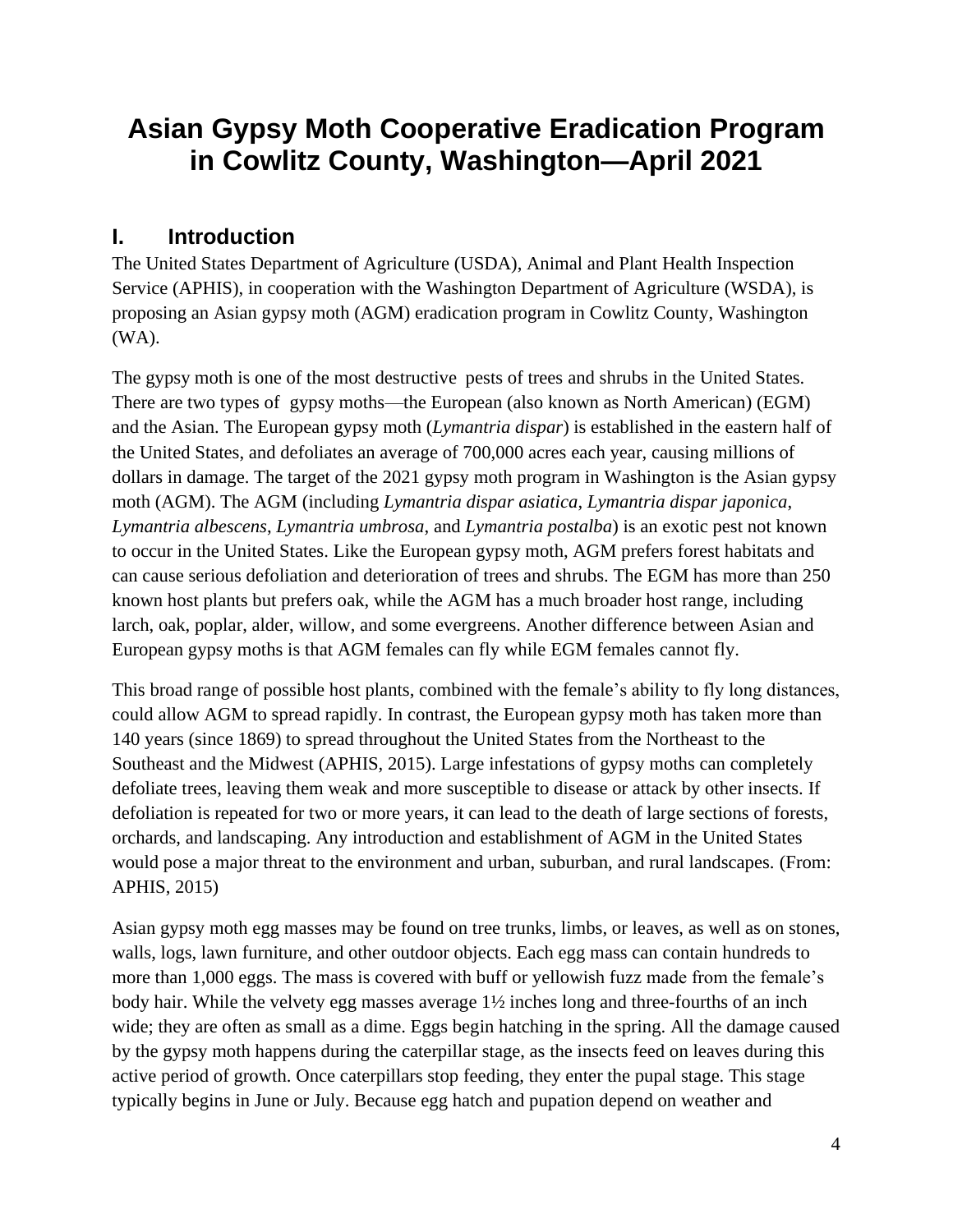temperature, they may occur earlier or later in different areas. Adult moths emerge from their dark-brown pupal cases in 10 to 14 days. Adult males have grayish-brown wings and a wingspan of 1 ½ inches. Adult female moths are white and larger, with wingspans of 3 ½ inches or more. Gypsy moths do not feed in the moth (adult) stage (which lasts 1 to 3 weeks); they only mate and lay eggs. Eggs are laid between June and September, depending on weather and location. The eggs remain dormant during the winter and develop and hatch the following spring.

AGM infestations spread in several ways. Adult female moths may fly to other areas to lay eggs. Or, newly hatched AGM caterpillars may climb to tree crowns, where the wind picks up their silken threads and carries them to other areas.

In addition, people can inadvertently transport egg masses or pupae. AGM egg masses tolerate extremes in temperature and moisture and travel well on logs, lawn furniture, nursery stock, pallets, shipping containers, and the hulls and rigging of ships.

### <span id="page-4-0"></span>**A. Purpose and Need**

The purpose of the proposed action is for USDA-APHIS, in cooperation with WSDA, to eradicate AGM in Cowlitz County, Washington. There is a need for this proposed action because if AGM were to become established in the United States the damage would likely be more extensive than damage from the European gypsy moth that is established in the eastern United States. Female AGM can fly long distances making it probable that AGM could spread more quickly in the United States compared to the EGM. AGM can completely defoliate trees, leaving them weak and more susceptible to disease or attack by other insects. If defoliation is repeated for two or more years it can lead to the death of large sections of forests, orchards, and landscaping. (APHIS, 2015).

Two agencies within the USDA support AGM eradication work. Each agency has different roles and responsibilities in AGM management. Per the revised memorandum of understanding between USDA-APHIS and the USDA-Forest Service (FS), signed in 2009, USDA-APHIS is responsible for eradication treatments of 640 acres or less, while the USDA-FS' State and Private Forestry is the lead agency for treatment areas larger than 640 acres. Proposed treatments would occur wherever there is an AGM outbreak in the Program area covered under this environmental assessment (EA). The preferred alternative (proposed action) proposes a cooperative approach between USDA-APHIS and WSDA.

The USDA-APHIS prepared this EA to comply with the provisions of the National Environmental Policy Act of 1969 (NEPA) (42 U.S.C. §§ 4321 et seq.) as prescribed in implementing regulations adopted by the Council on Environmental Quality (CEQ) (40 Code of Federal Regulations (CFR) parts 1500-1508), USDA's NEPA regulations at 7 CFR part 1b, and USDA-APHIS NEPA implementing procedures (7 CFR part 372) for the purpose of evaluating the potential effects of the proposed action on the human environment (40 CFR  $\S$  1508.1(m)).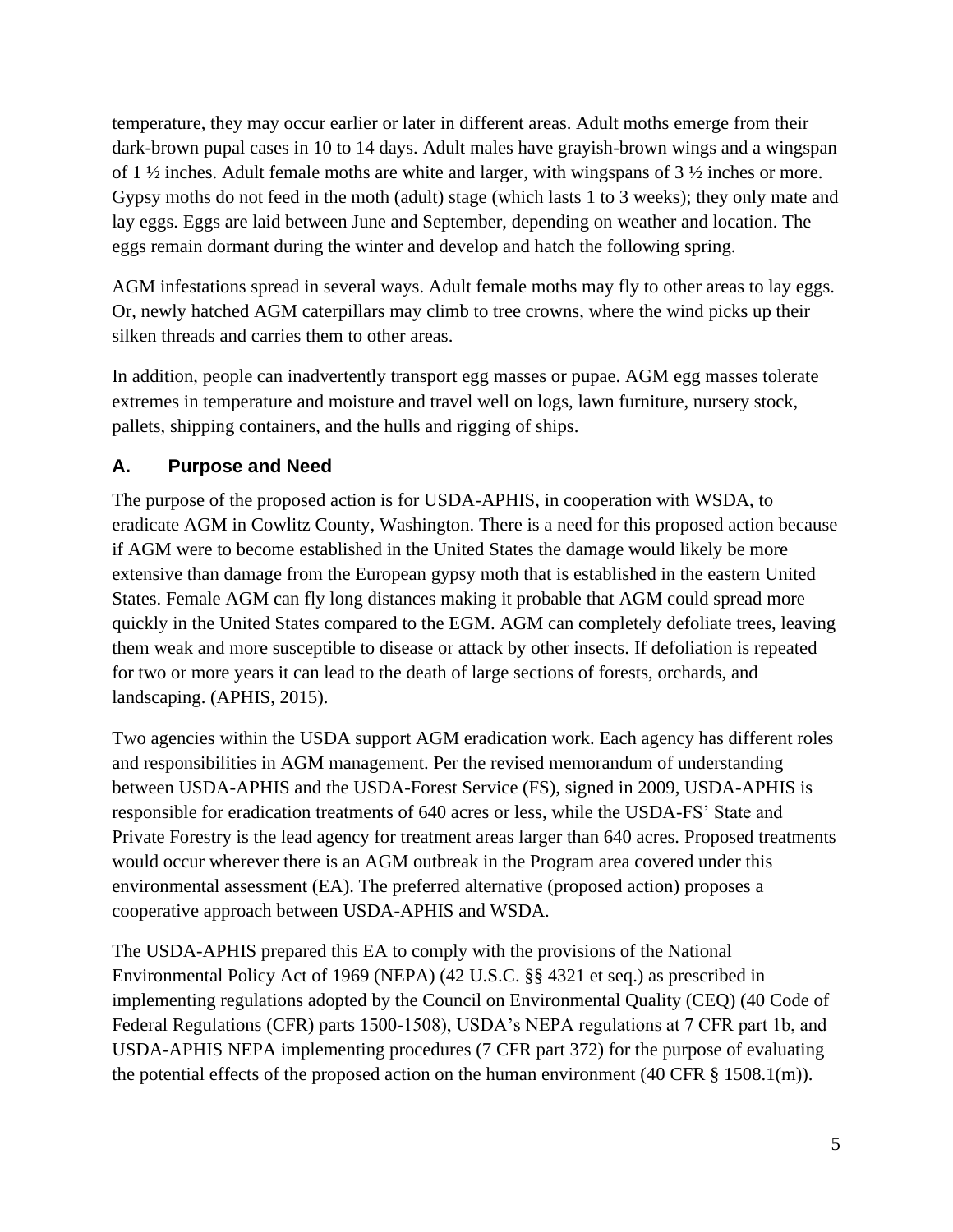The alternatives being considered have been analyzed in detail in the 1995 final environmental impact statement (EIS) for GM management in the United States and the 2012 supplemental EIS (USDA 1995, 2012). The findings of that EIS regarding the alternatives being considered are summarized and incorporated by reference into this EA. USDA-APHIS proposes eradication because of the isolated nature of the AGM detection in Washington and the potential adverse ecological and economic impacts of AGM on the infested and surrounding areas.

### <span id="page-5-0"></span>**B. Public Outreach**

The WSDA and USDA-APHIS have conducted multiple outreach activities to stakeholders associated with the proposed eradication. Below is a list of outreach efforts to date.

- Notification to the Cowlitz Tribe (November 30, 2020)
- Press release issued about the proposed Asian gypsy moth eradication (December 1, 2020)
- Email sent to stakeholders in the proposed eradication area (December 1, 2020)
- Postcard with information about the proposed eradication sent to all residences in the proposed treatment area (December 10, 2020)
- Residents in the affected areas are mailed an invitation to the upcoming open houses (January 17, 2021)
- Second announcement sent to stakeholders about the open house (January 27, 2021)
- WSDA held an open house providing information about gypsy moth history, trapping, eradication activities and potential health effects related to the eradication (February 17, 2021)

WSDA will continue to conduct outreach prior to and during the proposed eradication.

The USDA-APHIS provides information on AGM and EGM, including final EAs, on its website at: [https://www.aphis.usda.gov/aphis/ourfocus/planthealth/plant-pest-and-disease](https://www.aphis.usda.gov/aphis/ourfocus/planthealth/plant-pest-and-disease-programs/pests-and-diseases/gypsy-moth/ct_gypsy_moth)[programs/pests-and-diseases/gypsy-moth/ct\\_gypsy\\_moth.](https://www.aphis.usda.gov/aphis/ourfocus/planthealth/plant-pest-and-disease-programs/pests-and-diseases/gypsy-moth/ct_gypsy_moth)

The draft EA for the proposed AGM cooperative eradication program was made available to the public for a 30-day comment period beginning on March 17, 2021 at [www.regulations.gov](http://www.regulations.gov/) (Docket ID: APHIS-2021-0013). The notice of availability was published in The Daily News newspaper in Longview, WA on March 17, 2021. USDA-APHIS and the WSDA received no comments on the EA.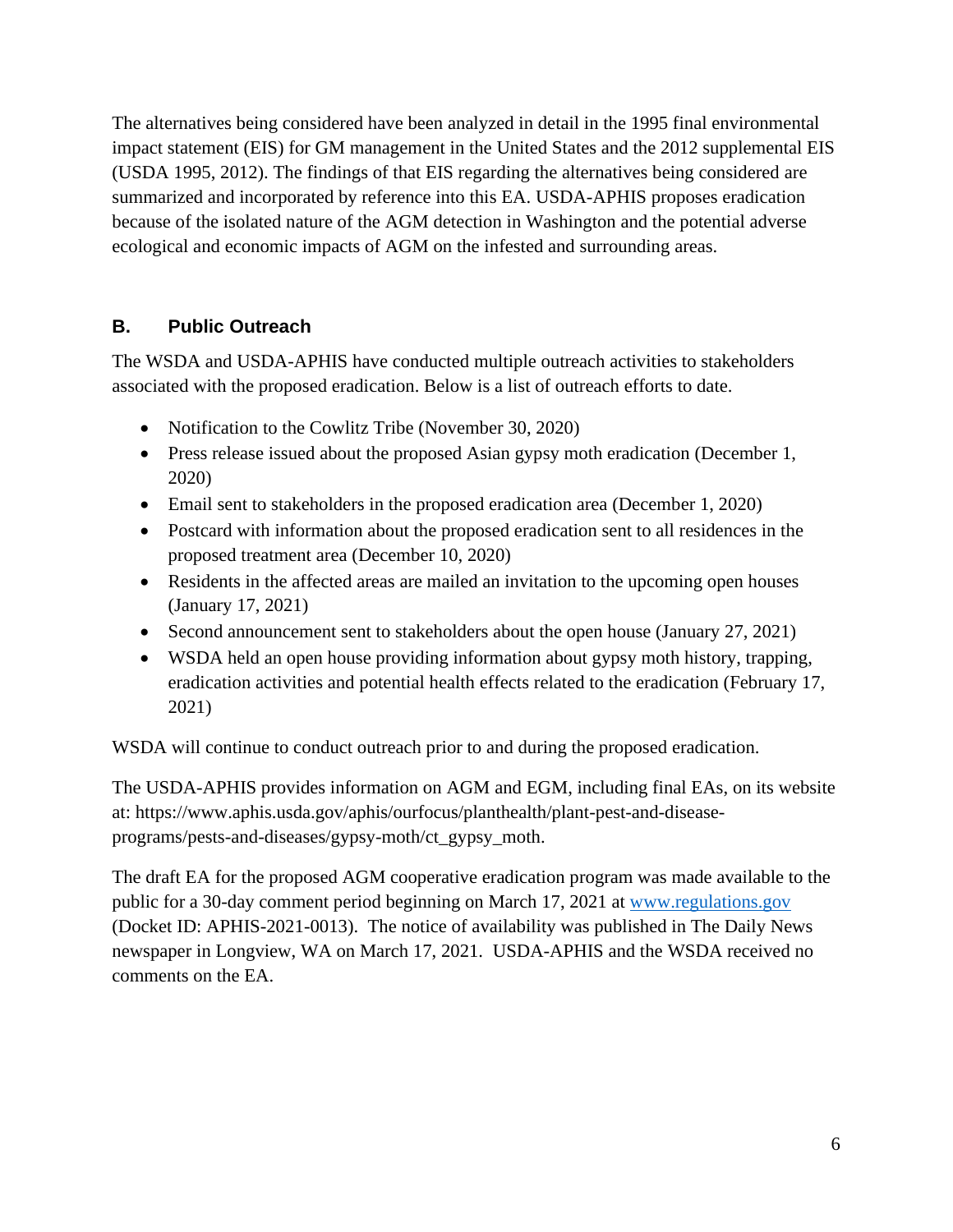### <span id="page-6-0"></span>**C. Authorizing Laws and Regulations**

#### <span id="page-6-1"></span>**1. Federal Laws and Regulations**

Authorization to conduct treatments for AGM infestations is given in the Plant Protection Act of 2000 (7 U.S.C. section 7701), and the cooperation with State agencies in Administration and Enforcement of Certain Federal Laws (7 U.S.C. section 450). The Cooperative Forestry Assistance Act of 1978 (Public Law (P.L.) 95–313) provides the authority for Federal and State cooperation in managing forest insects and diseases. The 1990 Farm Bill (P.L. 101–624) reauthorizes the basic charter of the Cooperative Forestry Assistance Act. The NEPA of 1969 requires detailed environmental analysis of any proposed Federal action that may affect the human environment. The Federal Insecticide, Fungicide and Rodenticide Act (FIFRA) of 1947, as amended, requires pesticides used within the United States to be registered by the U.S. Environmental Protection Agency (EPA). Section 7 of the Endangered Species Act prohibits Federal actions from jeopardizing the continued existence of federally listed threatened, endangered, or candidate species or adversely affecting critical habitat of such species. Section 106 of the National Historical Preservation Act and 36 CFR part 800: Protection of Historic Properties requires consultation with the State Historic Preservation Officer regarding the proposed activities.

#### <span id="page-6-2"></span>**2. State Laws and Regulations**

WSDA has authority under Chapter 17.24 of the Revised Code of Washington, Insect Pests and Plant Diseases, to eradicate or control insect pests that may endanger agricultural and horticultural industries in the State of Washington.

# <span id="page-6-3"></span>**II. Alternatives**

This EA is tiered to the USDA's 1995 Final EIS and 2012 supplemental EIS for GM Management in the United States. The preferred alternative in the 1995 EIS is alternative 6: Suppression, Eradication, and Slow the Spread. Under alternative 6 of the EIS, six treatment options were analyzed with an additional treatment option analyzed in the 2012 supplemental EIS:

- Btk—a biological insecticide containing the bacterium *Bacillus thuringiensis* var *kurstaki*  (Btk). The insecticide is specifically effective against caterpillars of many species of moths and butterflies, including GM.
- Diflubenzuron (Dimilin<sup>®</sup>)—an insect growth regulator that interferes with the growth of some immature insects.
- GM Virus (Gypcheck<sup>®</sup>)—a nucleopolyhedrosis virus which occurs naturally and is specific to GM. Gypcheck is an insecticide product made from the GM nucleopolyhedrosis virus.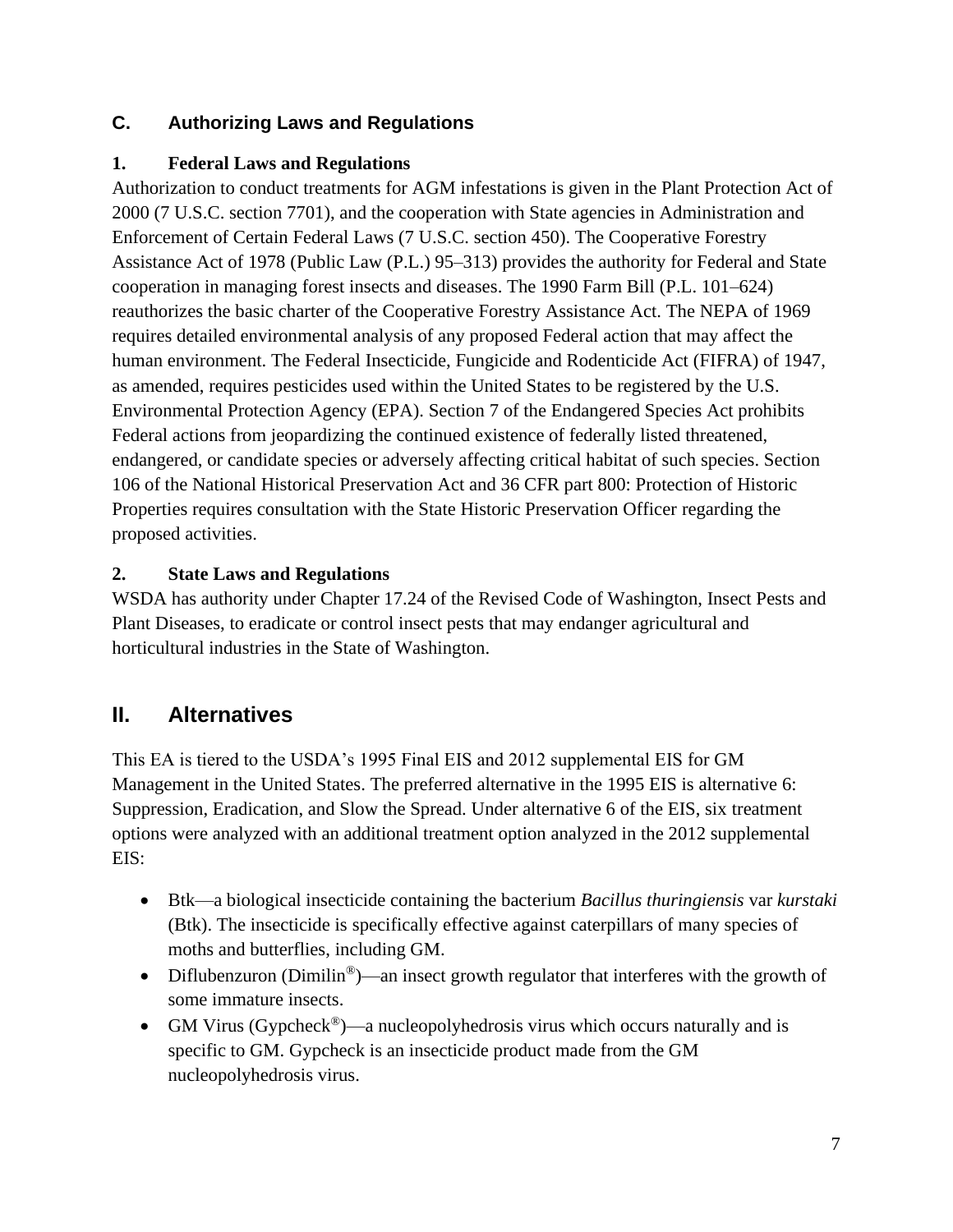- Mass Trapping—a treatment that consists of large numbers of pheromone traps used to attract the male GM thus preventing them from mating with females and, thereby, causing a population reduction.
- Mating Disruption—a treatment that consists of a carrier (i.e., tiny plastic flakes, beads, etc.) that release disparlure, a synthetic GM sex pheromone. The pheromone confuses male moths and prevents them from locating and mating with females.
- Sterile Insect Technology—a treatment that consists of an aerial release of many sterile male GM. This reduces the chance that female moths will mate with fertile males, which results in progressively fewer and fewer fertile egg masses being produced, and eventual elimination of the population.
- Tebufenozide—an insecticide that controls molting in various insects and other invertebrates.

Of the treatment options listed above, USDA-APHIS and WSDA propose the use of Btk to treat AGM the AGM detection in the proposed Program area. Btk is proven to be an effective eradication tool for use with small populations of AGM.

Diflubenzuron is also an effective eradication tool for use with small populations of AGM. Diflubenzuron is an insect growth regulator that has a broader efficacy than Btk and may adversely affect other invertebrates in addition to moth and butterfly caterpillars. USDA-APHIS is not selecting this treatment as an option under this EA's preferred alternative due to the potential for impacts to other nontarget invertebrates.

The remaining treatment options were not selected due to availability, or environmental or efficacy concerns. Similar types of impacts as diflubenzuron would be expected with the use of tebufenozide. GM virus (Gypcheck<sup>®</sup>) is very host-specific but is not widely available; therefore, it was not selected. Mating disruption was not selected since it may not result in eradication. Sterile insect release experiments show variable results for eradication programs and, consequently, sterile insect technology was not selected. In addition, no sterile AGM are available for use.

This EA analyzes the potential environmental consequences associated with two alternatives: A) no action and B) the preferred alternative (proposed action) to implement an eradication program using Btk treatments in Cowlitz County, Washington (Figure 1).

#### <span id="page-7-0"></span>**A. No Action Alternative**

NEPA regulations (40 CFR parts 1500-1508) require the scope of analysis to include a no action alternative in comparison to other reasonable courses of action. Under the no action alternative, USDA-APHIS would not participate in the AGM eradication program. Other Federal and nonfederal entities, including the State of Washington, could take control measures; however, USDA-APHIS would not assist in either the control or funding of these measures.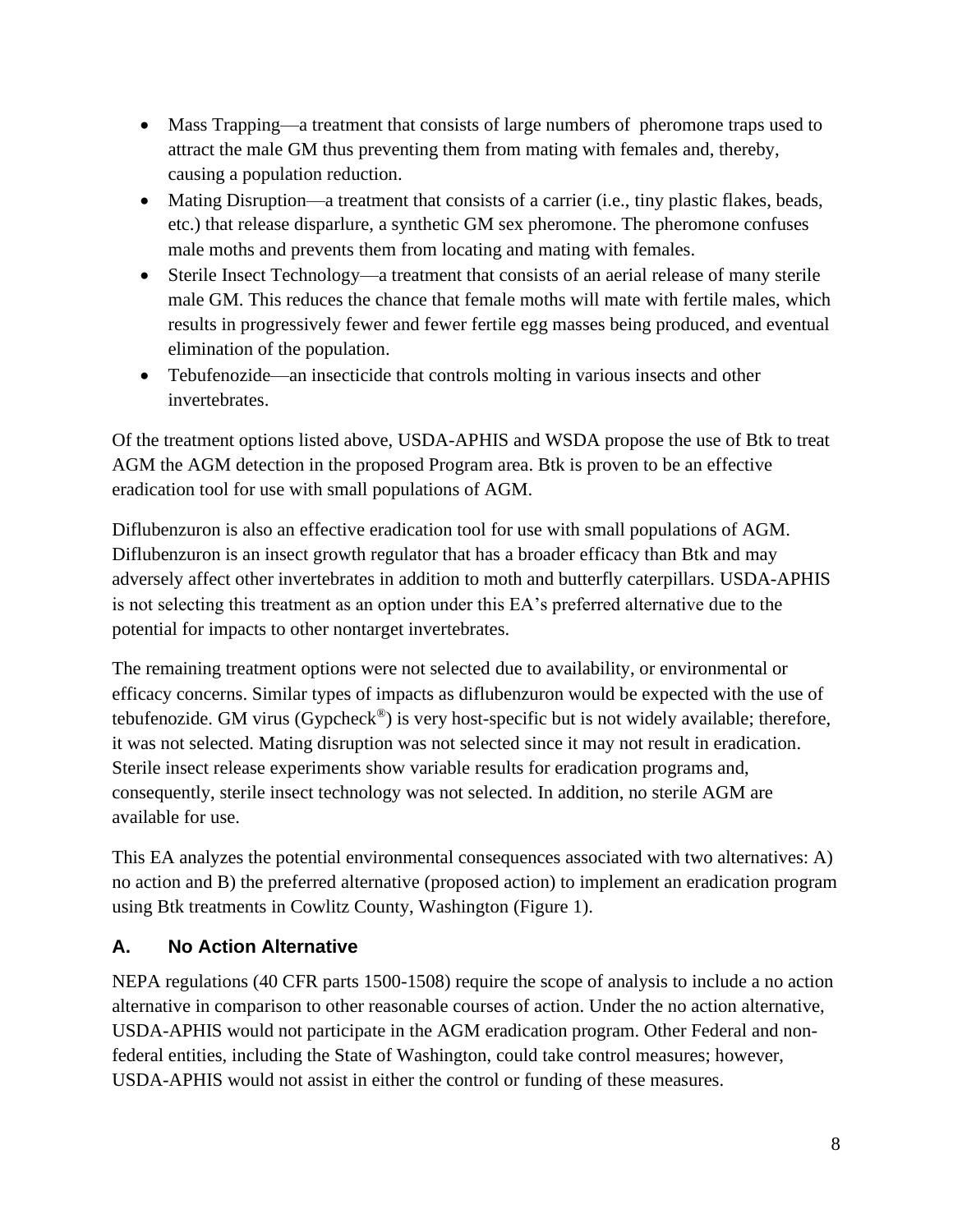#### <span id="page-8-0"></span>**B. Preferred Alternative**

Under the preferred alternative, USDA-APHIS would provide funding for the AGM eradication program in Cowlitz County, Washington (Figure 1).

The cooperative APHIS/WSDA Program proposes to use *Bacillus thuringiensis* var. *kurstaki*  (Btk) (Foray<sup>®</sup> XG and/or Foray<sup>®</sup> 48B) to treat an AGM detection. For three years following treatments, the Program would conduct delimiting trapping using pheromone-baited traps and inspect for and remove egg masses (especially at any multiple-catch sites) where found. This strategy gives the Program the best chance for achieving AGM eradication while minimizing risks to human health and impacts to the environment.

The proposed program would involve three to five aerial applications of Btk to all foliage within the designated treatment area. The first treatment date is determined by biological monitoring and modeling but is likely to occur in late April to early May and would be followed by two to four subsequent treatments at approximately 7- to 10-day intervals thereafter, weather permitting. Exact timing of the applications will be dependent on development of gypsy moth larvae and/or foliage as determined by WSDA.

To reduce the potential for drift, Btk will only be applied when winds are 10 miles per hour or less, temperatures are below  $80^{\circ}$  F, and relative humidity is above 50 percent. Btk applications will be suspended if any of the above conditions are not met or rain is imminent. If rain occurs, Btk applications will only begin when the target foliage has dried sufficiently and according to EPA label instructions. Btk is not directly applied to surface water.

Baited gypsy moth traps will be used to monitor success of the treatments. The traps are baited with a gypsy moth-specific pheromone used to attract males. Non-target insects are not attracted to the gypsy moth-specific pheromone. Trapping density will be as high as 49 traps per square mile in the treatment area to determine if the treatments are successful.

# <span id="page-8-1"></span>**III. Potential Environmental Consequences**

This section evaluates the potential environmental impacts associated with each of the alternatives. The no action alternative is compared to the potential of the preferred alternative to affect human health and ecological resources. This section presents a short description of the environmental baseline for each environmental resource analyzed, followed by an analysis of the potential environmental impact to that resource. The potential impacts may be direct or indirect, of short or long duration, and either beneficial or adverse.

The proposed treatment area is in the unincorporated community of Silver Lake in Cowlitz County, Washington, in the southwestern portion of the state (figure 1). There are no schools, parks, historic structures, or other unique landmarks in the proposed treatment area.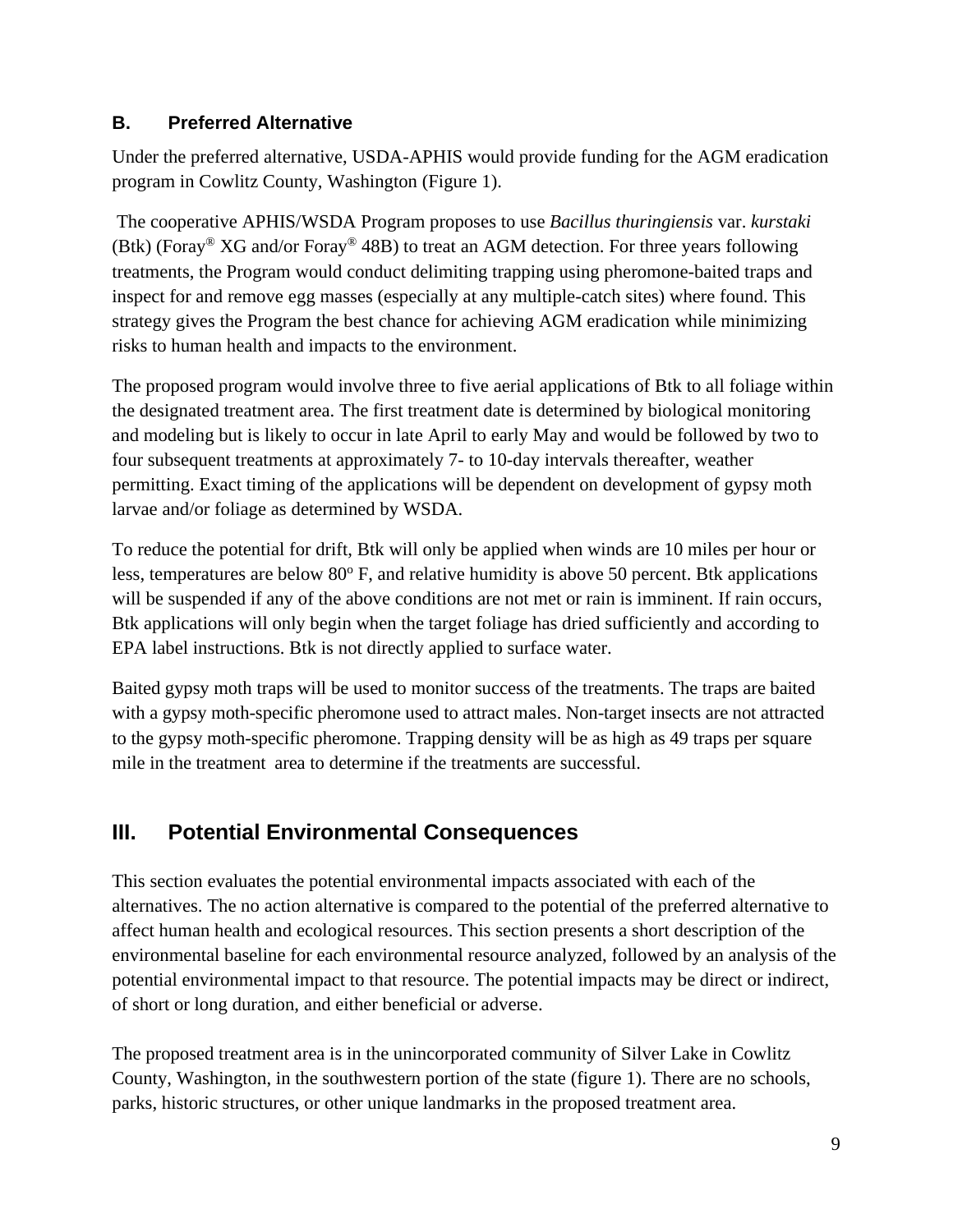Approximately two dozen residential homes are in the treatment area (USEPA, 2021). Silver Lake is located 6 miles (9.7 km) east of Castle Rock along Washington State Route 504, which is also known as the Spirit Lake Memorial Highway. The area considered Silver Lake is about 6 miles (10 km) east of Interstate 5 (I-5) and is approximately 50 miles (80 km) from Portland, Oregon, to the south and Seattle about 110 miles (180 km) to the north. The closest cities to the subject property are Castle Rock, six miles (10 km) to the west, and Toutle, four miles (6 km) east.

The Silver Lake community takes its name from the lake of the same name and lies on the northwest shore. Silver Lake (waterbody) has an area of 3000 acres and is in the Silver Lake Watershed (USEPA, 2021). The Silver Lake community is part of the Toutle Lake School District, a K-12 school district of about 600 students. Toutle Lake High School is located 3.5 miles from the proposed treatment area (USEPA, 2021).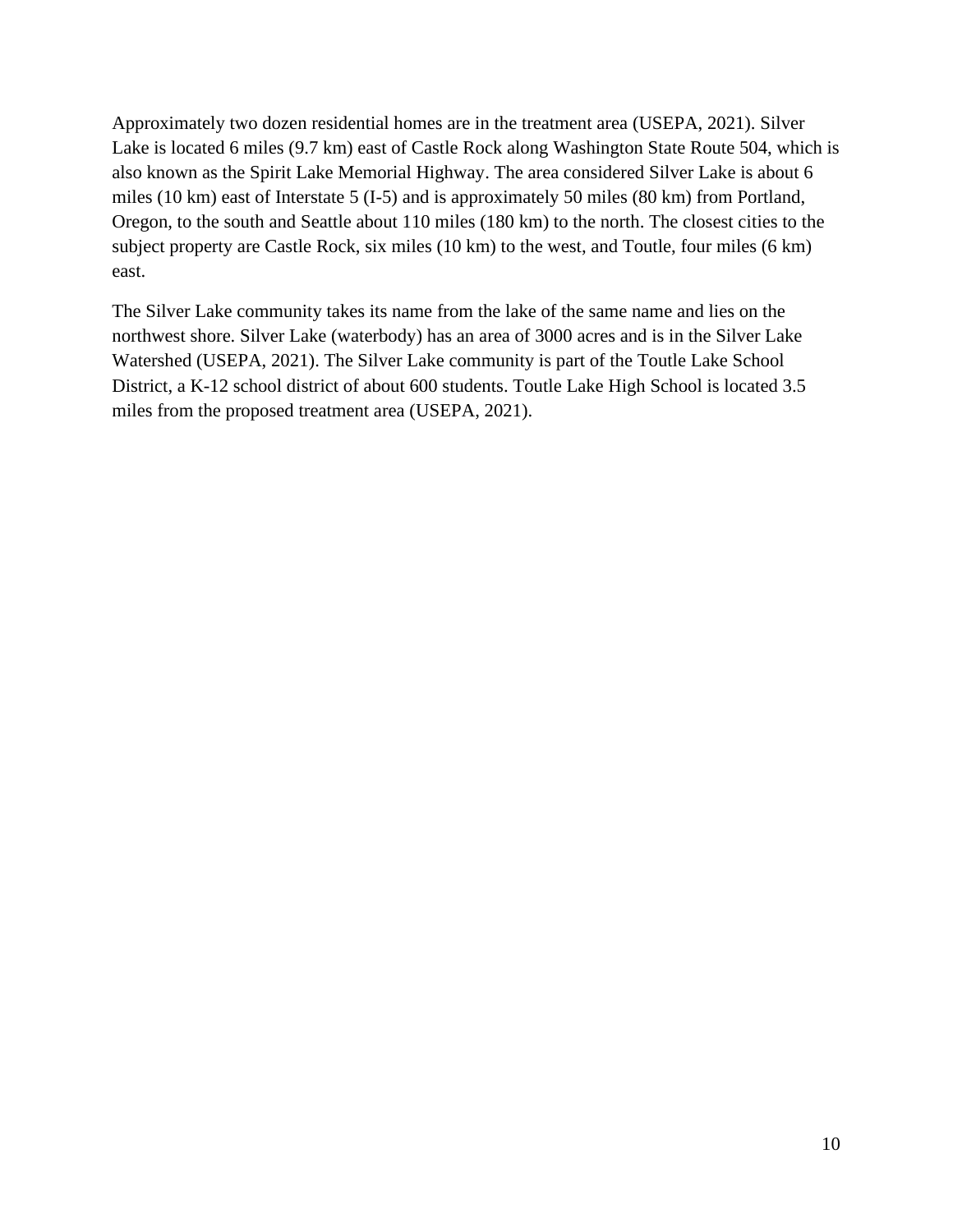

Figure 1. The proposed Program area in Cowlitz County, Washington.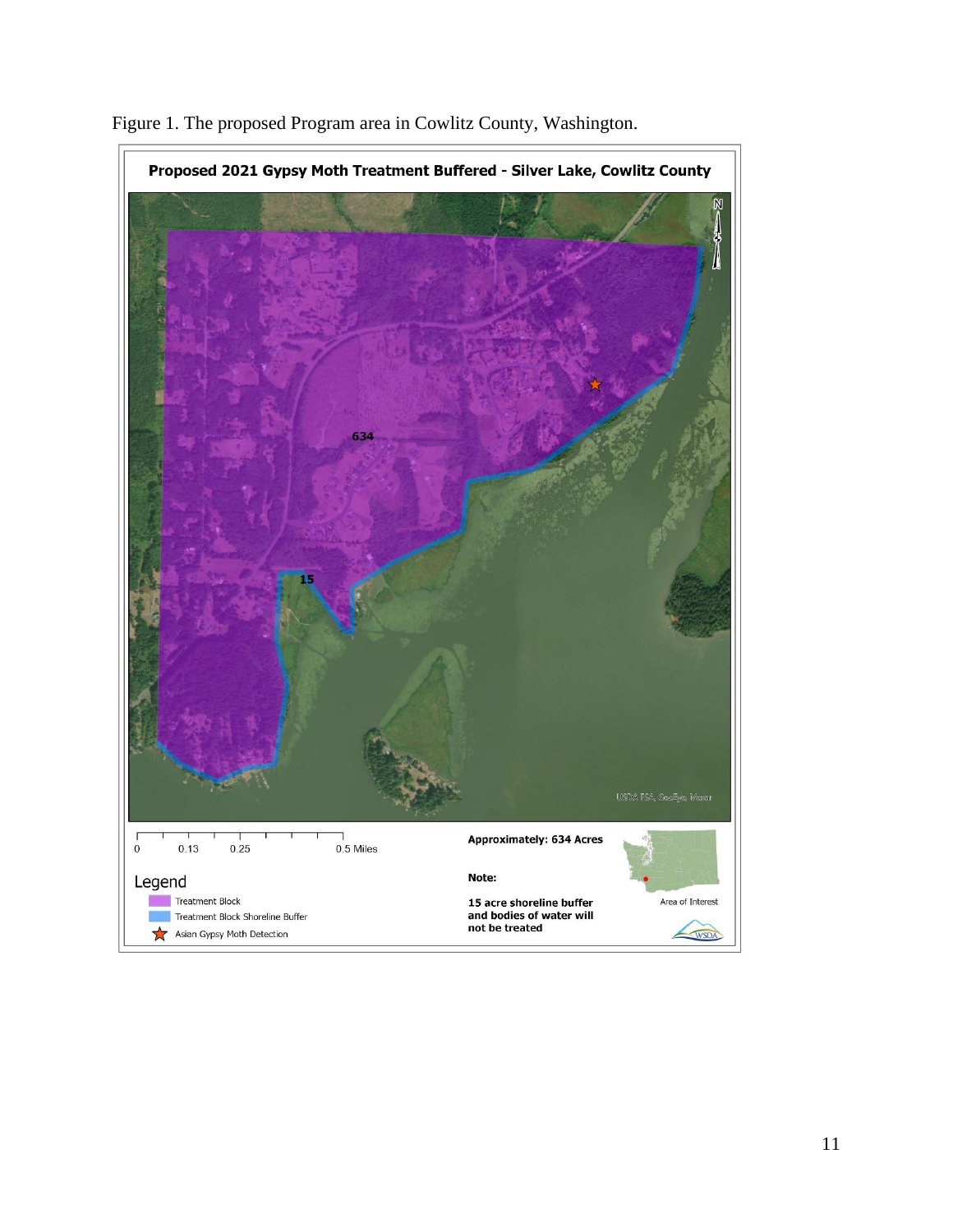#### <span id="page-11-0"></span>**A. No Action Alternative**

Selection of the no action alternative would likely result in the establishment of AGM in Cowlitz County, which could lead to commensurate damage to trees relative to the level of infestation. The no action alternative would allow AGM to flourish in the existing area and continue to spread into surrounding areas. The ecological and human health effects associated with no action were examined in the 1995 final EIS and the 2012 supplemental EIS for GM management in the United States (USDA 1995, 2012). This EA incorporates by reference the no action evaluation in both EIS documents. A summary of ecological and human health impacts is provided below.

#### <span id="page-11-1"></span>**1. Ecological Impacts**

Most of the environmental impacts associated with AGM are caused by the larval stage. In areas where AGM populations are high, trees can be defoliated, leading to stress (USDA 1995). Trees that are stressed are more susceptible to diseases and other plant pests (USDA 1995). In circumstances where high populations are sustained over several years, AGM feeding damage can cause tree mortality (USDA 1995).

If left untreated, AGM populations would increase and expand into surrounding areas. AGM larval feeding can lead to changes in forest stand composition (USDA 1995). Nesting sites and cover for birds and other animals would also be reduced (USDA 1995). The loss of vegetation in the affected areas could lead to increased erosion of soil and loss of soil moisture retention (USDA 1995). GM infestations can lead to changes in water quality and effects to aquatic organisms (USDA 1995). In the Pacific Northwest defoliation in riparian habitats could lead to increased water temperatures, affecting aquatic life. AGM populations would increase without any treatments and compete with native Lepidoptera for resources (Manderino et al. 2014), alter native flora, and increase the resident predator and parasitoid populations that could impact native Lepidoptera populations (Scriber 2004).

#### *(1) Migratory Bird Treaty Act*

Federal law prohibits an individual to pursue, hunt, take, capture, kill, attempt to take, capture or kill, possess, offer for sale, sell, offer to purchase, purchase, deliver for shipment, ship, cause to be shipped, deliver for transportation, transport, cause to be transported, carry, or cause to be carried by any means whatever, receive for shipment, transportation or carriage, or export, at any time, or in any manner, any migratory bird or any part, nest, or egg of any such bird (16 U.S.C. §§ 703-712; 50 CFR § 21).

Under the no action alternative, USDA-APHIS will not improve habitat conditions for migratory birds, nor will it inadvertently disturb migratory birds.

#### *(2) Bald and Golden Eagle Protection Act*

The Bald and Golden Eagle Protection Act (16 U.S.C. § 668) prohibits the take of bald or golden eagles unless permitted by the US Fish and Wildlife Service (USFWS). The term "take" is defined as "pursue, shoot, shoot at, poison, wound, kill, capture, trap, collect, destroy, molest, or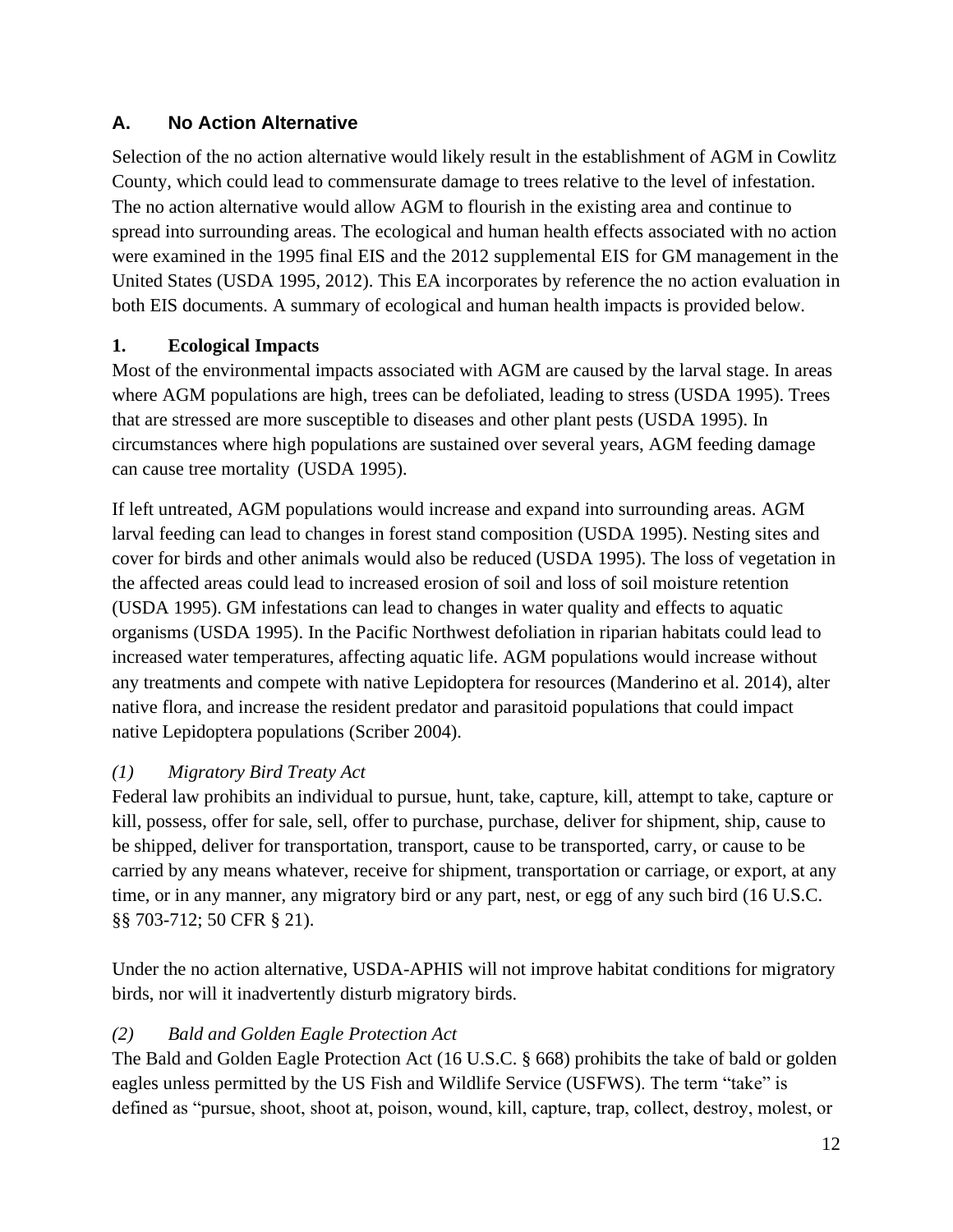disturb" (50 CFR  $\S$  22.3). Disturb means to agitate or bother to a degree that causes . . . injury . . . a decrease in its productivity . . . or nest abandonment, by substantially interfering with normal breeding, feeding, or sheltering behavior (§ 22.3).

Cowlitz County is not within the golden eagle's nesting and habitat range (WDFW, 2021a). Bald eagle's may be present in the county, as they are found along marine shorelines and major rivers of western and northeastern Washington (WDFW, 2021b). USDA-APHIS conducted a literature review and did not find evidence of the AGM directly impacting bald eagles. The potential loss of trees may reduce the availability of nesting sites. However, the Program expects bald eagles to utilize nearby trees that are not hosts to the AGM. Also, over time, trees that succumb to AGM and secondary pests and diseases may be replaced with trees that are not hosts to the AGM. Therefore, the no action alternative is unlikely to have any negative impacts on nesting bald eagles.

#### *(3) Endangered Species Act*

Section 7 of the ESA and ESA's implementing regulations require Federal agencies to ensure that their actions are not likely to jeopardize the continued existence of federally listed threatened and endangered (T&E) species or result in the destruction or adverse modification of critical habitat. USDA-APHIS does not expect the no action alternative to affect T&E species in the short term because of the current AGM detection. The no action alternative would also not impact critical habitat for species where critical habitat has been designated. However, under the no action alternative AGM would be expected to become established and expand over time resulting in potential future environmental impacts, including T&E species.

#### <span id="page-12-0"></span>**2. Human Health**

Some people have been shown to be allergic to the tiny hairs on AGM caterpillars. These people could suffer minor allergic reactions (primarily rashes) if AGM became established. Also, irritation to eyes and throat are common reactions with increased AGM infestations (USDA 1995). In heavily infested areas, large numbers of caterpillars limit enjoyment of the outdoors for some people due to AGM larval droppings and defoliation (USDA 1995).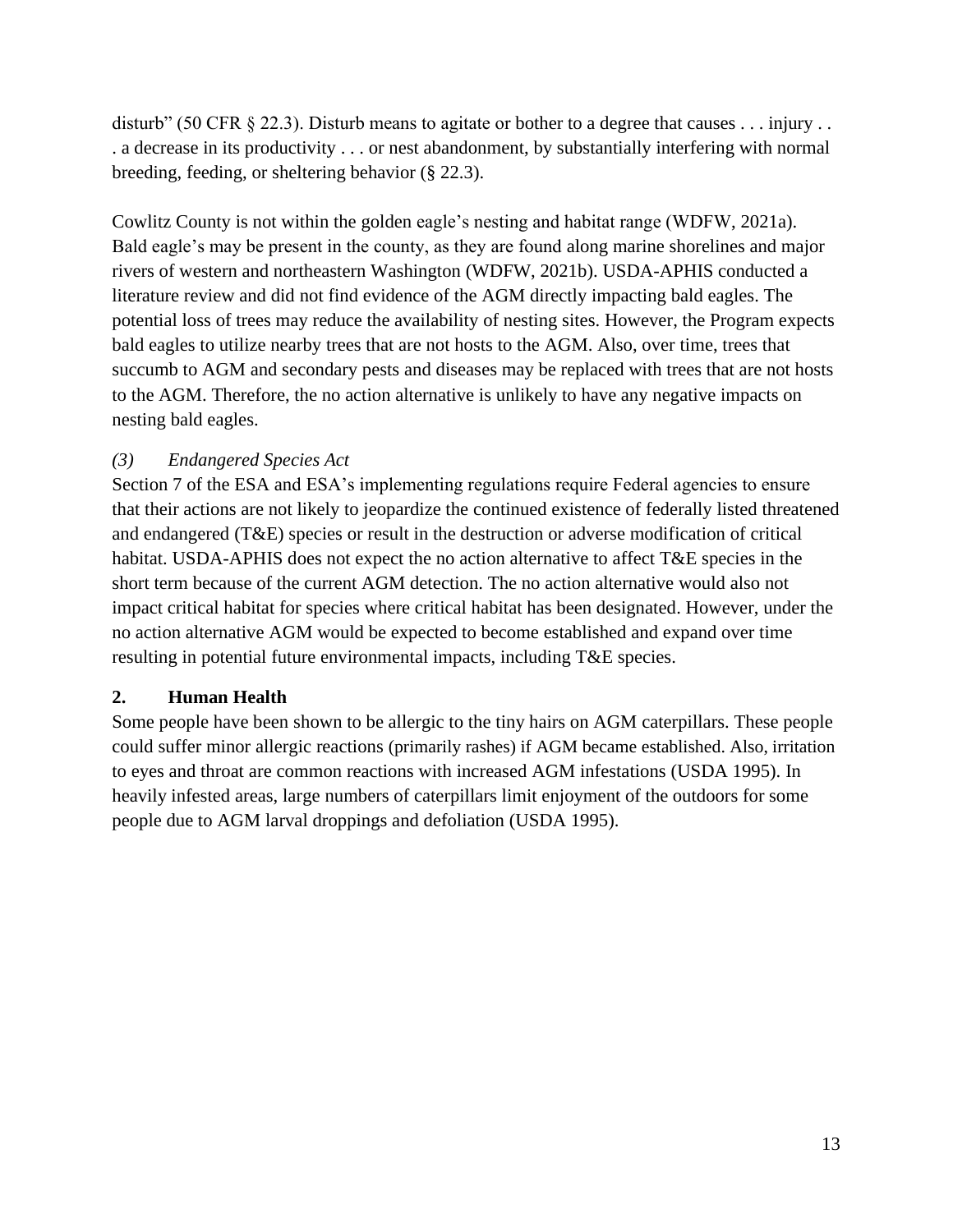#### <span id="page-13-0"></span>**B. Preferred Alternative**

The preferred alternative is the aerial application of Btk and placement of pheromone-baited traps.

Btk is a naturally occurring bacterium that has selective insecticidal activity against certain butterflies and moths. *Bacillus* is a large group of bacteria that occurs naturally in soil, water, air, plants, and wildlife. The subspecies, *kurstaki*, is part of the *Bacillus thuringiensis* biopesticide group that has been registered for more than 45 years for a variety of agricultural and nonagricultural uses. Btk is widely used in agriculture, both conventional and organic, and as a transgene in genetically engineered crops to control pests on a variety of crops. Btk also has multiple nonagricultural uses and has been the preferred insecticide for AGM and EGM eradication programs in the United States for several years. The specificity of Btk to certain insects is based on its mode of action which requires ingestion by lepidopteran larvae where, once in the midgut, the alkaline pH breaks down the crystalline proteins that produce the toxins which bind to the midgut cells in the larvae (Cooper 1994). The alkaline conditions and binding sites present in the midgut of lepidopteran larvae are not present in mammals and most other nontarget organisms. The ecological and human health effects associated with the preferred alternative were examined in the 1995 final EIS and the 2012 supplemental EIS for GM management in the United States (USDA 1995, 2012) as well as previous EAs for EGM and AGM that are located at the APHIS website. This EA incorporates by reference the preferred alternative evaluation in both EIS documents. A summary of ecological and human health impacts is provided below.

#### <span id="page-13-1"></span>**1. Ecological Impacts**

The impacts to ecological resources from applications of Btk under the proposed alternative do not differ from those described in previous NEPA documents prepared for EGM and AGM by APHIS and WSDA and information provided in the EIS (USDA 1995, 2012). There will be minimal risk to most non-target terrestrial and aquatic organisms due to limited exposure and low toxicity (USEPA 1998; WHO 1999; USDA 2004).

Nontarget species (i.e., birds, mammals, amphibians, and reptiles) should not be affected by the proposed Btk treatments for this program. Available toxicity data for all terrestrial vertebrates indicate low toxicity (USEPA 1998; WHO 1999; USDA 2004). Although no direct effects to birds and wild mammals are expected, there is the possibility of indirect effects through the loss of invertebrate prey items which may serve as a temporal input into their diet. Based on the available data, indirect effects have not been noted in studies with wild mammals (Innes and Bendell 1989; Belloco et al. 1992); however, one study reports indirect reproductive effects to birds that rely on caterpillars as a primary food source (USDA 2004). Slight effects on reproduction in spruce grouse (such as nestling growth rates) were seen when applications occurred over large forested areas (Norton et al. 2001); nevertheless, in several other studies assessing impacts to a wide diversity of songbirds, no indirect effects on reproduction or other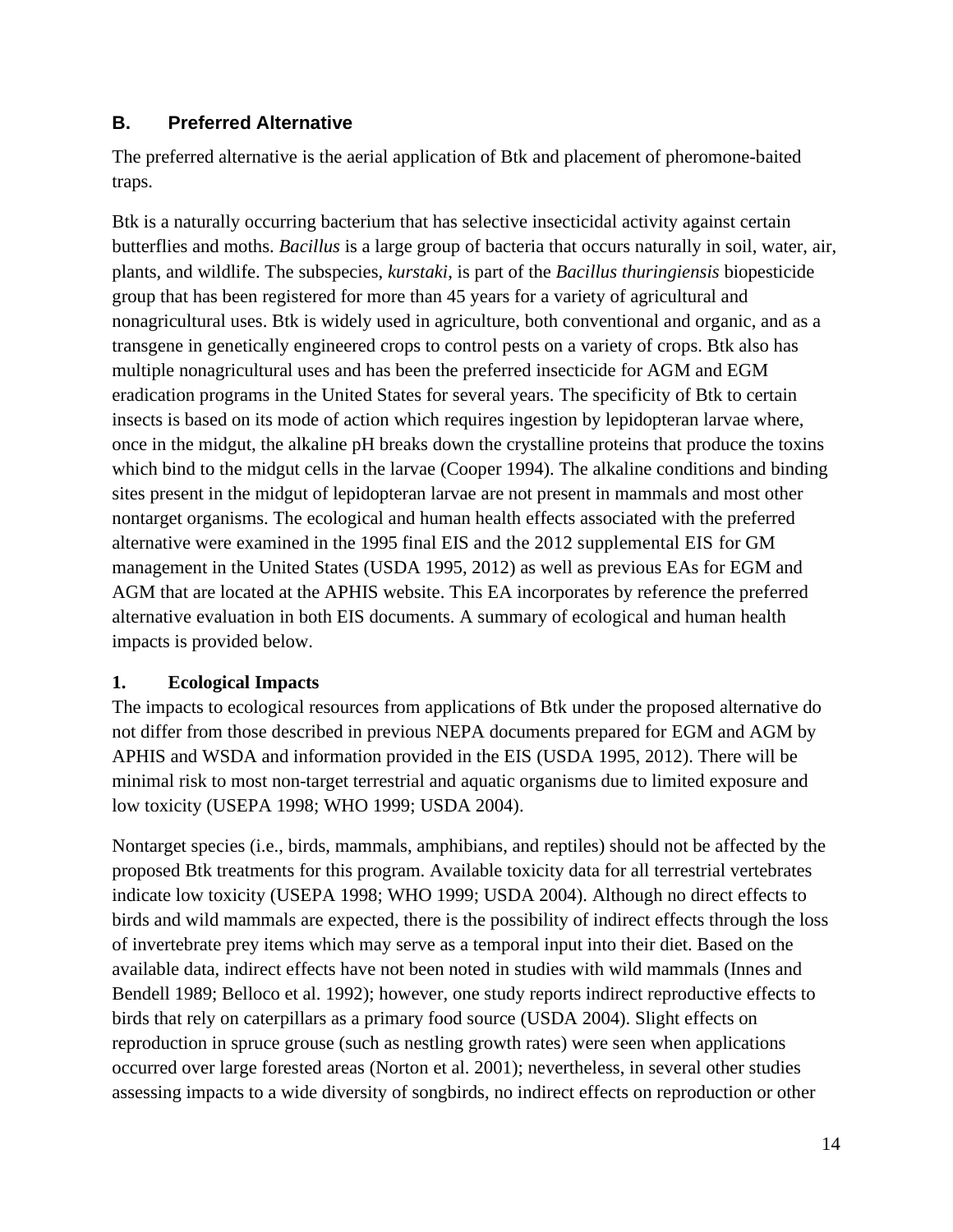endpoints were noted (USDA 2004). Bird populations that may occur in Cowlitz County are not expected to be impacted by the loss of prey items. In addition, the proposed treatment area is small compared to the foraging areas that birds may use. Finally, only some lepidopteran larvae will be impacted in the potential treatment area, while other terrestrial insects will be available as prey items for birds.

Effects to most nontarget terrestrial invertebrates are not expected except for lepidopteran larvae, with early instars more sensitive than later instars. Impacts to some native lepidopteran larvae within the treatment block may occur; however, the effects are minimized due to the expected small size of the blocks and specificity of Btk to the larval stage of the insect. The proposed Btk applications are timed to coincide with the early larval stages of AGM, increasing the efficacy of treatments to AGM. Timing applications to coincide with the most sensitive life stage of AGM reduces the need for applications beyond the number proposed further reducing the risks to nontarget Lepidoptera. Non-target lepidoptera present in the spray block as early larval stages may be impacted however there is variability in the sensitivity of moth and butterfly species to Btk (Peacock et al. 1998) so not all non-target lepidopteran species would be impacted. Btk is not effective against adult Lepidoptera and is less effective against later instar larvae therefore further reducing the risk to non-target Lepidoptera that may be present during treatment. Native lepidoptera sensitive to Btk and present in spray blocks during treatment as early larval stages could be impacted, however these impacts would be restricted to areas within and adjacent to each treatment block. No federally listed threatened or endangered lepidopteran species are expected to be present in the proposed treatment area. The short half-life of Btk and relatively small treatment blocks suggest that risk to native lepidoptera would be short term and these areas would be recolonized quickly. Label requirements and other restrictions, where appropriate, will further reduce exposure risk to sensitive organisms.

In general, due to Btk's unique mode of action, toxicity to pollinators and beneficial insects are considered low based on laboratory and field studies testing honey bees, as well as other beneficial insects (USEPA 1998; Sterk et al. 2002; USDA 2004; Bailey et al. 2005; Duan et al. 2008). Effects to honey bees, in particular, are not expected based on the available published studies designed to evaluate short- and long-term effects from exposure to Btk or *Bt*-related proteins (USEPA 1998; Sterk et al. 2002; Bailey et al. 2005; Duan et al. 2008). These studies evaluated impacts to larval and adult honey bees from oral or contact exposures with no lethal or sublethal impacts noted at concentrations above those expected from the proposed use pattern for Btk in this program.

Btk is not expected to be of significant risk to aquatic resources in this program due to the low toxicity of Btk to aquatic organisms and the lack of significant exposure. Multiple freshwater and saltwater fish species were tested in the laboratory to determine what level of Btk exposure would result in any effect (USDA 2004). The levels required to produce an effect were much higher than any potential off-site residues that would occur because of this program (USDA 2004). There have been laboratory studies supported by field data which suggest that exposure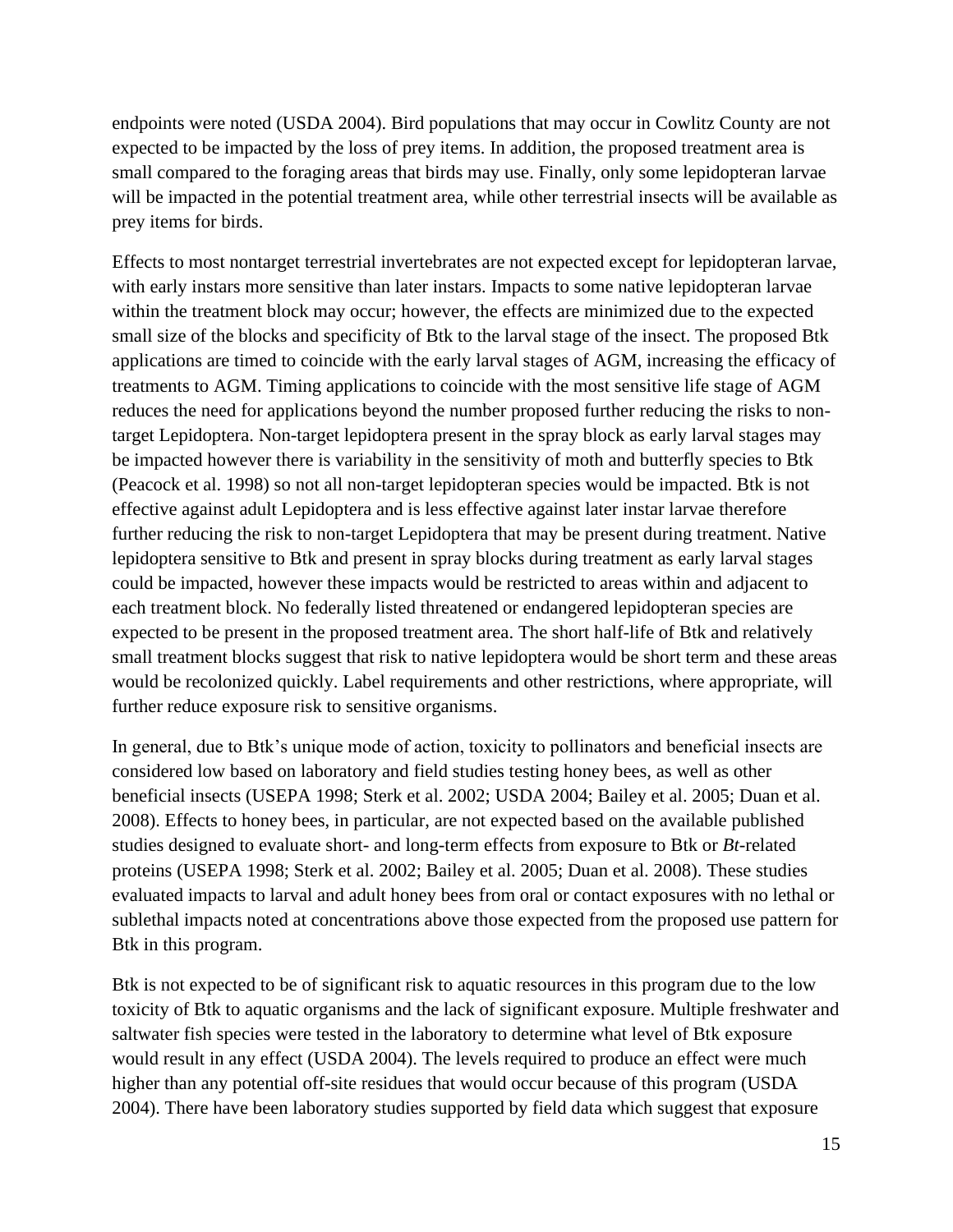could result in some effects to aquatic invertebrates at environmental concentrations above expected values in this program (Kreutzweiser et al. 1992; Richardson and Perrin 1994; USDA 2004). However, studies showed that *Daphnia magna*, mayflies, stoneflies, copepods, and mysid shrimp were not affected when exposed to concentrations well above those expected in the environment after application of Btk (USDA 2004). Therefore, it is unlikely that fish and other aquatic organisms will be negatively impacted using Btk in the proposed AGM eradication program. In addition to the lack of effects to aquatic organisms from Btk exposure, the label does not allow application to water or where surface water is present which will reduce the potential for exposure to aquatic resources.

After application, exposure to light, higher temperatures, and moisture decrease the amount of Btk remaining in the environment. In a summary of studies regarding the environmental fate of Btk, the majority of studies indicated that insects were only affected for approximately one week; however, other studies have shown that while persistence of Btk in the environment may decrease rapidly, the insecticidal activity can persist up to three months under certain environmental conditions (USDA 1995). Btk's persistence in water depends on organic matter content and salinity (USDA 1995). Btk has been found in aquatic field studies for up to 13 days, and in some studies up to four weeks, after application (USDA 1995). Variations in environmental fate are attributable to various factors, including environmental conditions, formulation chemistry, study protocols, and sampling substrates.

Repeated use over years in an area could result in the accumulation of Btk spores in the soil, potentially above natural background levels in the soil (EFSA, 2020). The Program does not expect an accumulation of Btk in soil because repeated use in one location over multiple years is not anticipated based on historical treatments. Rather, the Program makes three to five treatments 7-10 days apart, followed by monitoring for 3 years to ensure the treatment was effective.

Disparlure, or cis-7,8-epoxy-2- methyloctadecane, is a synthetically produced sex pheromone of the natural pheromone that is used by the female AGM to attract the male AGM. It is the lure used in baited traps. In acute toxicity tests, disparlure was not toxic to mammals, birds, or fish (USDA 2006). Disparlure does exhibit some toxicity to aquatic invertebrates; however, the effects are related to study design and the limited solubility of the pheromone (USDA 2006). Studies using the freshwater flea, *Daphnia magna*, revealed toxicity was related to the organisms becoming physically trapped at the water surface where undissolved pheromone was present (USDA 2006). Risks to aquatic organisms are not expected in this program because all pheromone will be placed in sticky traps, thus eliminating any potential offsite run-off or drift. Pheromone traps do catch small numbers of nontarget organisms that accidently fly or crawl into the traps. However, because the pheromone in the trap is specific to AGM, nontarget insects will not be attracted to traps. The number of nontarget organisms affected will be very low and the pheromone will have minimal impacts to the environment. The traps used to monitor for AGM after Btk treatment will pose minimal risk to most non-target terrestrial and aquatic organisms due to limited exposure and low toxicity.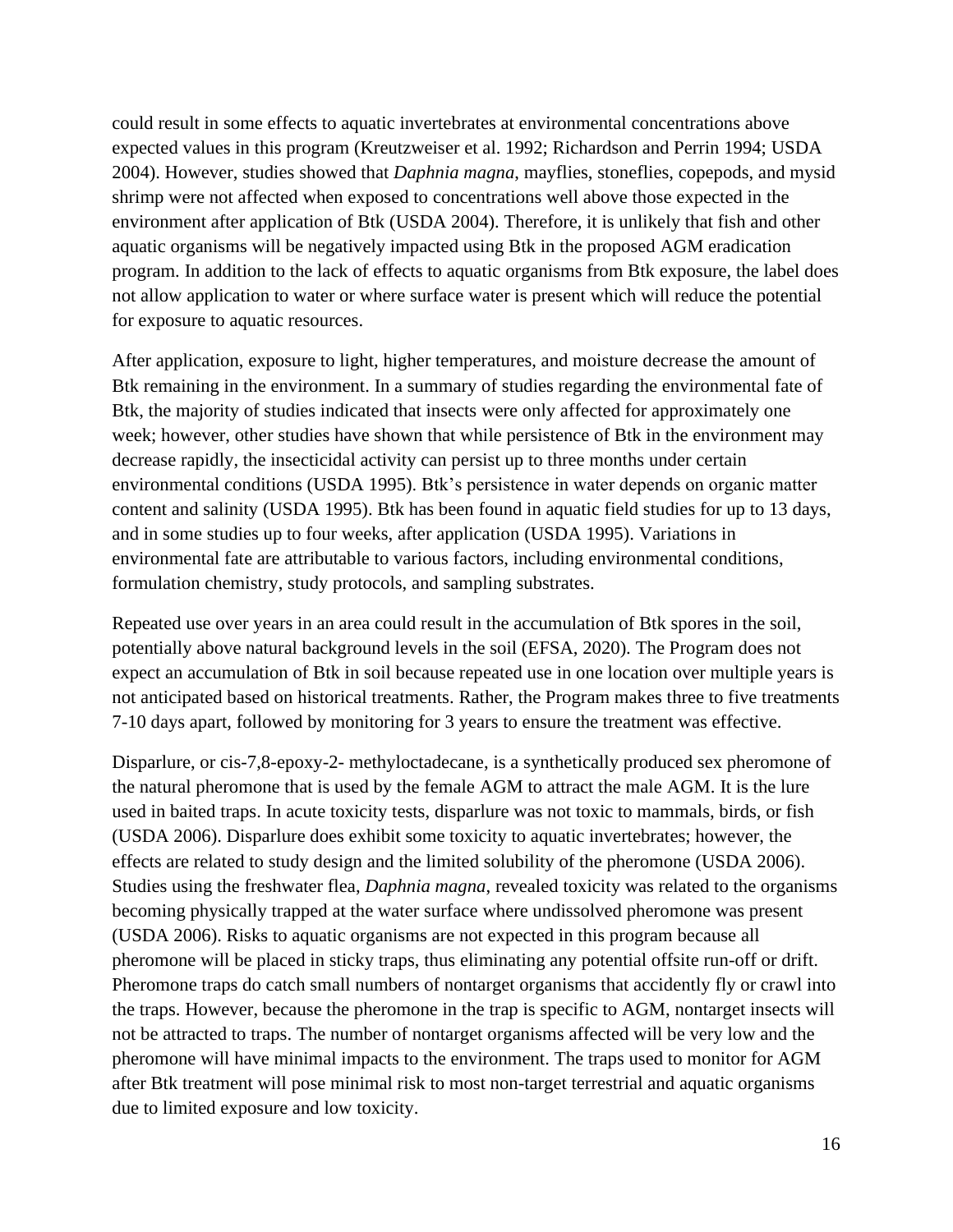#### *(1) Migratory Bird Treaty Act*

AGM Program activities may temporarily disturb migratory birds. Some examples of anticipated disturbance associated with program activities includes the use of off-road vehicles and noise.

To minimize impacts to migratory birds, The Program will conduct as many activities as possible outside of the nesting season. However, USDA-APHIS expects that some activities will take place during migratory bird breeding. For example, treatments would take place between late April and May. In some instances, it may be possible to establish a buffer zone around groundnesting breeding birds until nestlings have fledged or breeding behaviors are no longer observed. The Program also may establish site-specific migratory bird conservation measures, as needed, prior to beginning any program activities.

#### *(2) Bald and Golden Eagle Protection Act*

As discussed under the no action alternative, bald eagles may occur within Cowlitz County. If bald eagles are discovered in or near an area to be treated, the State agency responsible for the area would contact the USFWS and implement recommendations for avoiding disturbance at nest sites. For bald eagles, USDA-APHIS would follow guidance as provided in the National Bald Eagle Management Guidelines (USFWS 2007). These guidelines include a 330−660-foot buffer from an active nest, depending on the visibility and level of activity near the nest. In cases where aerial applications are proposed over known eagle nests USDA-APHIS or WSDA will work with the USFWS regarding potential requirements for any permits that could result in disturbance of bald eagles. To date no active eagle nests have been observed in or adjacent to the proposed spray block. USDA-APHIS expects Btk exposure to terrestrial and aquatic nontarget organisms to be very low, and subsequently, the potential for exposure and risk of eagles to Btk is very low. USDA-APHIS expects disturbance from other activities such as survey to be negligible.

#### *(3) Endangered Species Act*

Section 7 of the Endangered Species Act (ESA) and ESA's implementing regulations require Federal agencies to ensure that their actions are not likely to jeopardize the continued existence of endangered or threatened species or result in the destruction or adverse modification of critical habitat. USDA-APHIS has considered the impacts of the proposed program regarding listed species in the proposed Program area.

Although removal of GM from the habitat of some federally listed species would be beneficial, program activities potentially could adversely affect listed species and their habitats. Possible adverse effects include toxicity of program insecticides to listed animal and plant species, decreased water quality from erosion and direct impacts caused by trampling of listed plants during survey and treatment activities.

USDA-APHIS has determined that the proposed Asian Gypsy Moth Eradication Program may affect but is not likely to adversely affect the Lower Columbia River steelhead (*Oncorhynchus*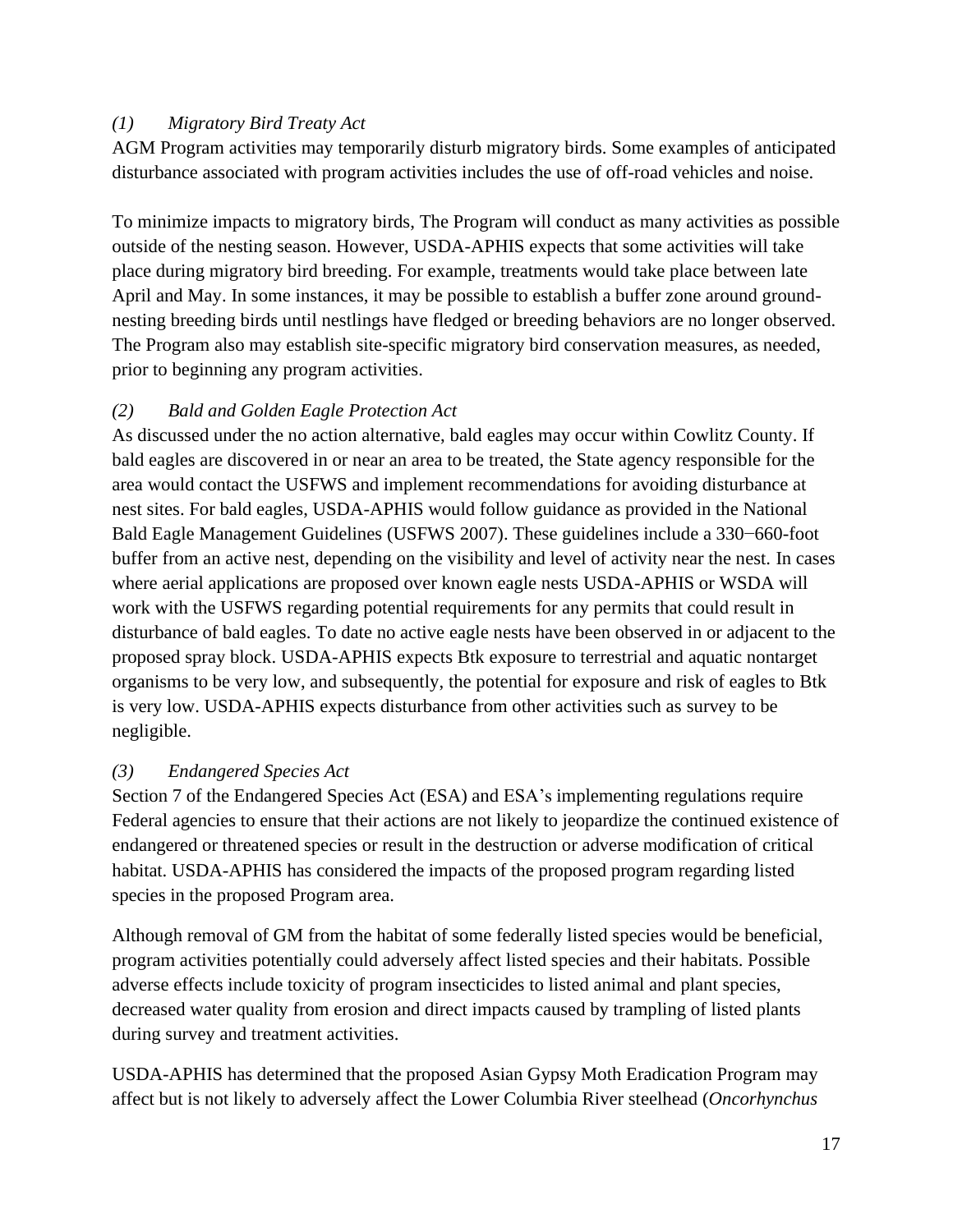*mykiss)*, Lower Columbia River coho salmon (*Oncorhynchus kisutch*), and the Lower Columbia River chinook salmon (*Oncorhynchus tshawytscha*) or their designated critical habitat and requested National Marine Fisheries Service (NMFS) concurrence with these determinations.

USDA-APHIS has determined that the proposed Asian Gypsy Moth Eradication Program may affect but is not likely to adversely affect the marbled murrelet (*Brachyramphus marmoratus*), streaked horned lark (*Eremophila alpestris strigata*), yellow-billed cuckoo (*Coccyzus americanus*), and bull trout (*Salvelinus confluentus)*. The proposed program will have no effect on the golden paintbrush (*Castilleja levisecta*). The proposed program will also have no effect on critical habitat because none occurs in the proposed treatment area. USDA-APHIS requested USFWS concurrence with these determinations.

USDA-APHIS prepared biological assessments and submitted them to each agency on December 14, 2020. USDA-APHIS received concurrence from NMFS and FWS on March 9, 2021.

#### <span id="page-17-0"></span>**2. Human Health**

The impacts to human health from applications of Btk under this proposed alternative do not differ from those described in previous NEPA documents prepared for EGM and AGM by USDA-APHIS and information provided in the EIS (USDA 1995, 2012). USDA-APHIS expects the human health risks to be minimal from both Btk applications based on its long-term safety demonstrated through laboratory and monitoring studies (Noble et al. 1992; Aer'Aqua Medicine Ltd. 2001; Siegel 2001; Pearce et al. 2002; Parks Canada 2003; USDA 2004; Otvos et al. 2005). Btk has low acute mammalian oral, dermal, and inhalation toxicity and pathogenicity (McClintock et al. 1995; USEPA 1998; WHO 1999; Siegel 2001; USDA 2004). The European Food Safety Authority (EFSA 2020) reports observations of allergenicity, indicated through increased immunoglobulin E (IgE) levels, in greenhouse workers exposed to products containing Btk; however, there were no effects on occurrence of respiratory symptoms or lung functions.

Concerns have been raised regarding the pathogenicity of Btk and the production of enterotoxins (which are summarized in a publication from an anti-spray advocacy group) (Ginsberg 2006). Btk belongs to a group of bacteria within the *Bacillus* genus, including *Bacillus cereus*, which has been linked to foodborne illness incidents via the production of enterotoxins which can cause gastrointestinal symptoms, such as diarrhea. The Centers for Disease Control report that *B. cereus* is responsible for approximately 0.6 percent of the total number of foodborne illness cases reported between 1988 and 1992, as well as between 1998 and 2002 (USEPA 1998; Center for Disease Control 2006).

Btk has been shown to produce low levels of enterotoxin in cultures; however, no reported foodborne illness cases have been affirmatively linked to Btk biopesticides in more than 45 years of extensive use.

Several biopesticide strains, including the strain found in Foray 48B (ABTS-351), exhibit midlevel enterotoxicity (Johler et al. 2018). Despite the presence of enterotoxins, the hazard potential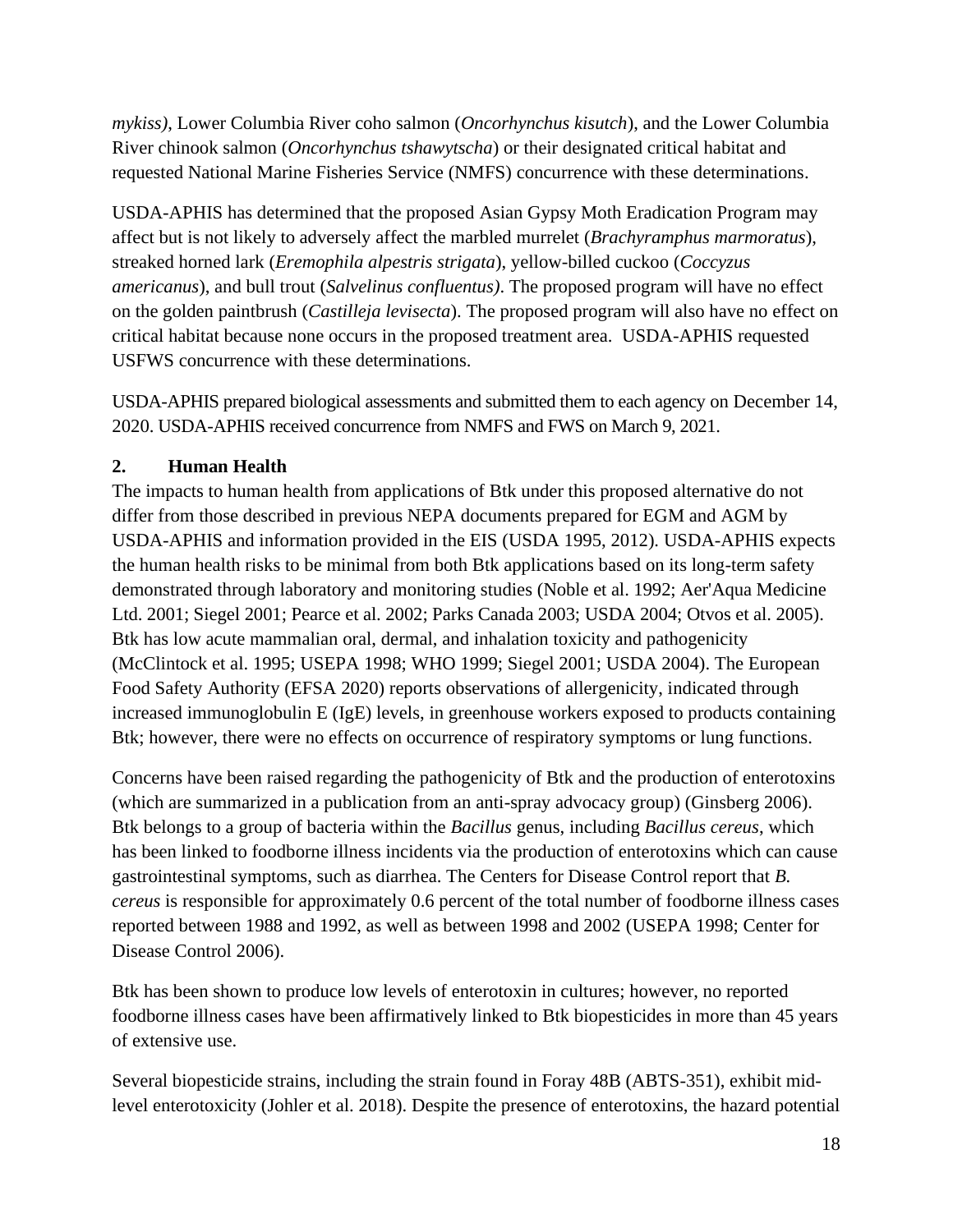for Btk strain ABTS-351 is likely limited by the lack of sphingomyelinase (SMase), an enzyme that acts synergistically with certain enterotoxins. Other biopesticide strains, including *Bt* subspecies *aizawai* strain ABTS-1857 which was implicated in a salad-related food poisoning outbreak in Germany (EFSA 2016), produce SMase. The lack of pathogenicity may be related to the relatively low levels of enterotoxin produced in Btk compared to *B. cereus* (Damgaard 1995), or the enterotoxins are not typically present in commercial formulations that are produced in North America. Siegel (2001) reported that enterotoxins may be degraded during the fermentation process, or that the isolates used may not produce enterotoxins under the conditions of the fermentation process. In addition, impacts of *B. cereus* enterotoxin are only realized in cases where the enterotoxin can multiply under appropriate conditions; this does not appear to occur for Btk in the environment. This is supported by a lack of gastrointestinal symptoms linked to Btk applications by workers or the public, and laboratory studies that report no enterotoxin production in rats orally dosed with Btk or associated symptoms (USEPA 1998; USDA 2004; Wilcks et al. 2006). The lack of reported gastrointestinal symptoms associated with Btk use in workers and the general public, as well as a lack of effects observed in laboratory studies, indicate factors other than the presence of enterotoxin are required to cause symptoms similar to those in *B. cereus* (Federici and Siegel 2008). Immune response and infectivity data for Btk, as well as results from surveillance studies, suggest that immune-related adverse effects in the general public are unlikely (USDA 2004; Federici and Siegel 2008).

Several epidemiology studies have been published based on surveillance data from applications like those proposed in this program in the United States, Canada, and New Zealand. These studies are summarized in several publications and indicate that no significant adverse effects were reported in the general population, including sensitive subgroups, such as children or people with asthma (Noble et al. 1992; Aer'Aqua Medicine Ltd. 2001; Siegel 2001; Pearce et al. 2002; Parks Canada 2003; USDA 2004; Otvos et al. 2005).

One of the larger monitoring studies conducted in association with forestry Btk applications was in New Zealand (Aer'Aqua Medicine Ltd. 2001). Applications to an area containing approximately 88,000 residents were monitored using self-reporting of adverse effects, as well as information from participating physicians. Results from the study demonstrated no Btk-related cases of anaphylaxis, incidences of birth defects, or changes in birth weight, meningococcal disease, or infections. Adverse effects that were self-reported during the study were related to dermal, respiratory, and eye irritation.

Petrie et al. (2003) conducted a study to investigate the impacts of an aerial application of Foray 48B on self-reported symptom complaints and visits to health care providers after applications in West Auckland, in 1999, to control the painted apple moth. A group of 292 residents within the spray area were questioned prior to treatment, with only 192 residents (or 62 percent) responding after treatment. The authors of the paper assessed the frequency of 25 potential health problems before and after treatment. Of these 25 symptoms, including sleep problems, dizziness, difficulty concentrating, irritated throat, itchy nose, diarrhea, stomach discomfort, and gas discomfort, 8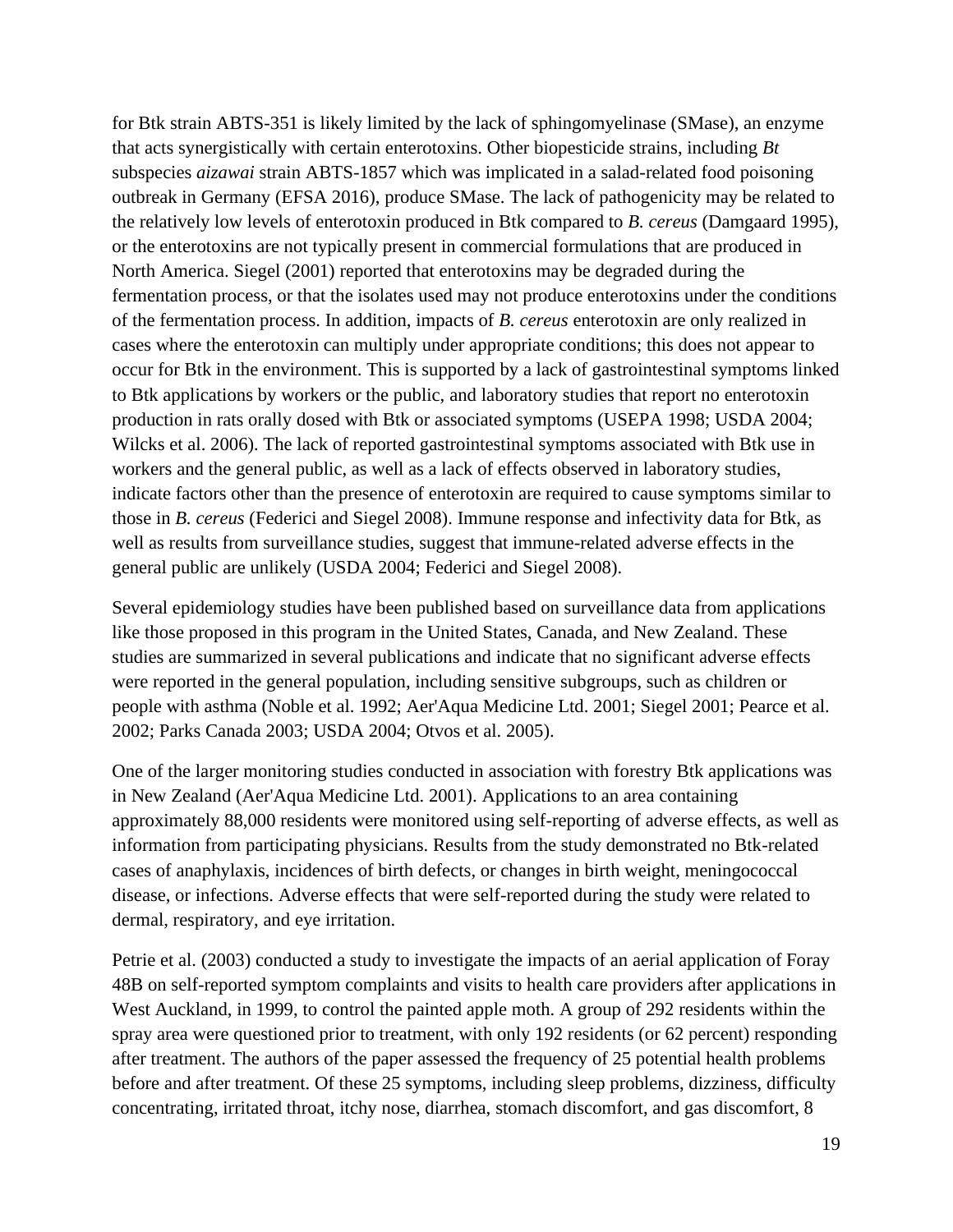were found to have increased after application. These results are similar to those reported from the same area by an advocacy group opposed to the spray (Blackmore 2003; Goven et al. 2007). Petrie et al. (2003) states that sleep problems, dizziness, and difficulty concentrating may be related to anxiety regarding perceptions about the risk of the program. A significant increase in participants with hay fever symptoms was noted; however, this may be incidental, as the authors point out, because the onset of the pollen season could have influenced reporting. The authors attribute the gastrointestinal symptoms to possible enterotoxin production from the microbial insecticide; however, this possibility is not supported by any available literature, and no other additional information is offered. The authors do not discuss the possibility that the gastrointestinal symptoms may be related to the reported anxiety from the perceived risks of the application. In addition, the statistical comparisons that were utilized in the study are not considered appropriate for the multiple comparisons that were made (USDA 2004; Federici and Siegel 2008). A review of the study and the application of conservative statistical analysis more appropriate for multiple comparisons revealed that none of the endpoints were found to be statistically significant (USDA 2004). The authors point out that the results should be interpreted with caution as only slightly more than half of the original residents responded post-application through self-reporting which could bias the results. It is important to note that there was no increase in the frequency of visits to general practitioners or other health care providers after treatment which is consistent with results from other surveillance studies of Btk applications.

USDA-APHIS acknowledges aerial treatments can cause people stress. WSDA conducts additional public outreach and education, such as distributing information bulletins and sending postcards to remind residents for the treatment dates) (see the public outreach section). A continuation of local outreach and education will minimize anxiety and health concerns associated with these treatments.

Proposed applications of Btk in this program pose minimal risk to the general population, based on the large amount of available toxicity data, surveillance data, and long-term use without significant reports of adverse effects. Glare and O'Callaghan (Glare and O'Callaghan 2000) provide a comprehensive review of *Bacillus thuringiensis*, including Btk. They conclude with this statement, "After covering this vast amount of literature, our view is a qualified verdict of safe to use" (Glare and O'Callaghan 2000). The World Health Organization's Environmental Health Report (WHO 1999) states "*Bt* products can be used safely for the control of insect pests of agricultural and horticultural crops as well as forests."

Applicators who handle concentrated material may experience mild irritation of the eyes, skin, and respiratory tract. However, risks to applicators will be minimized if Foray 48B is handled according to label requirements.

Btk has other uses including organic and inorganic crop, and home and garden uses. The amount of Btk the Program may use in a treatment block, and the size of future treatment blocks, is unknown; however, there would be an expected increase in environmental loading of Btk with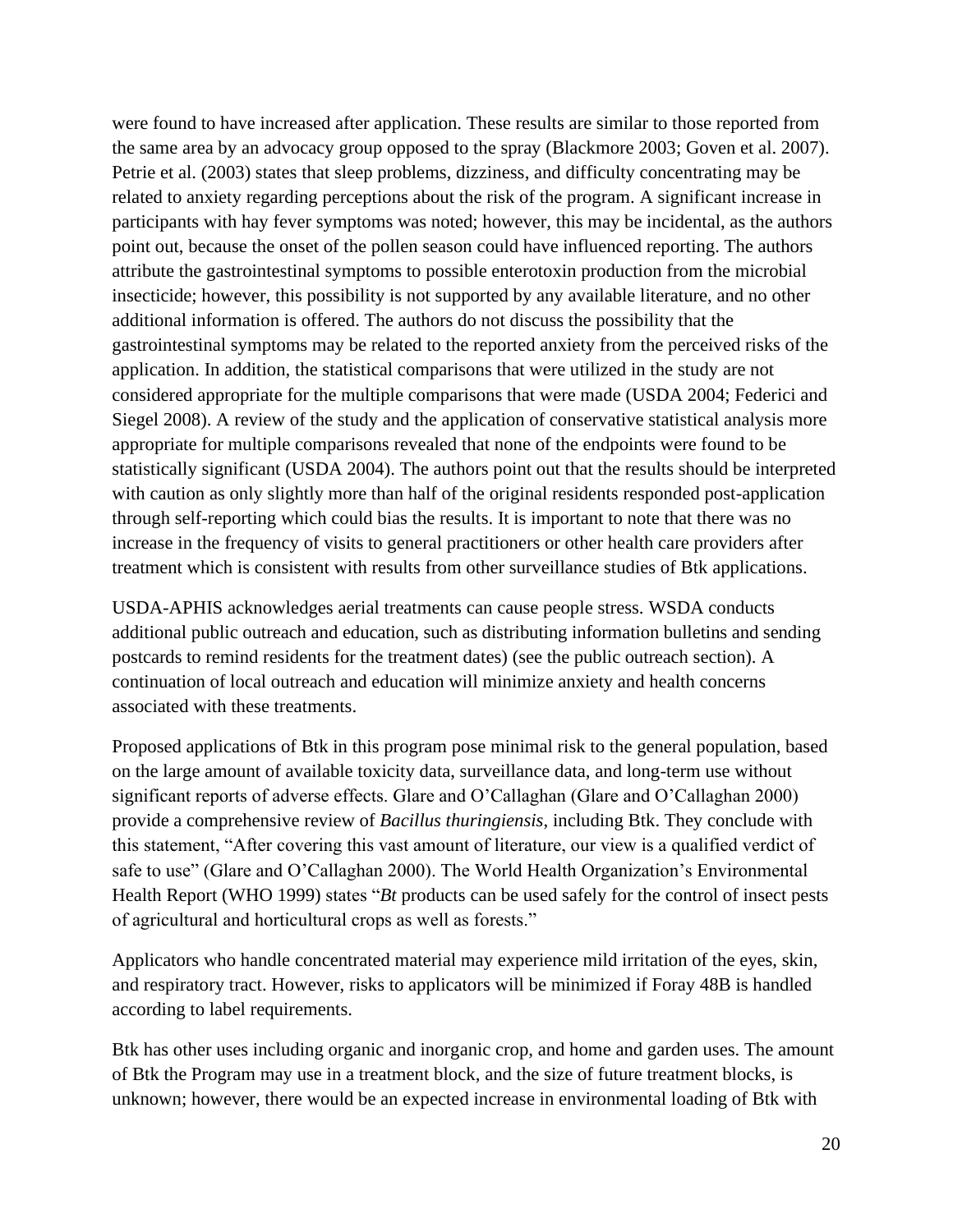the proposed treatments. However, the impacts from additional Btk use, relative to other stressors are expected to be incrementally negligible to human health and the environment due to the very low risk of Btk to non-target species and human health and its favorable environmental fate characteristics.

Disparlure belongs to a group of compounds known as straight-chain lepidopteran pheromones. Acute toxicity studies with this group of compounds have shown very low mammalian toxicity through multiple exposure routes. The lack of toxicity with these types of compounds has resulted in reduced data requirements for their registration by the EPA (USEPA 2004). Subchronic and chronic studies are limited for these types of chemicals; however, given the low acute toxicity and the fact that pheromones occur naturally in the environment, human health risks are expected to be minimal. The reduced data requirements introduce uncertainty into potential long-term risks; however, the lack of significant exposure to the public (given its use in sticky traps and the limited amount used in the proposed program) substantially reduces the potential for exposure and risk. Human health risks are expected to be minimal from using pheromone-baited traps in this program based on disparlure's long-term safety and the fact that it would be unlikely that humans would be exposed to the pheromone in the traps. The potential for exposure is greatest to workers who handle the concentrated product; however, following label requirements will minimize exposure.

#### <span id="page-20-0"></span>**C. Other Considerations**

#### <span id="page-20-1"></span>**1. Environmental Justice**

Federal agencies identify and address disproportionately high and adverse human health or environmental impacts of proposed actions on minority and low-income populations, as described in Executive Order (EO) 12898, *Federal Actions to Address Environmental Justice in Minority Populations and Low-Income Populations*. The no action alternative does not pose any highly disproportionate adverse effects to minority or low-income populations. Treatments made under the preferred (proposed) alternative is based on AGM finds in the area. The proposed treatment itself will have minimal effects to those that live in this area and will not have disproportionate effects to any minority or low-income population.

#### <span id="page-20-2"></span>**2. Executive Order 13045 "Protection of Children from Environmental Health Risks and Safety Risks"**

Consistent with EO 13045, *Protection of Children from Environmental Health Risks and Safety Risks*, USDA-APHIS considered the potential for disproportionately high or adverse environmental health and safety risks to children. The no action alternative does not pose any highly disproportionate health or safety risks to children. Under the preferred alternative, children within proposed treatment blocks are not expected to be adversely affected disproportionately more than adults from the proposed program actions. No schools or parks are in the proposed treatment area so exposure to children from the proposed Btk treatments are not likely. Btk applications are not proposed to any crops where dietary exposure would occur and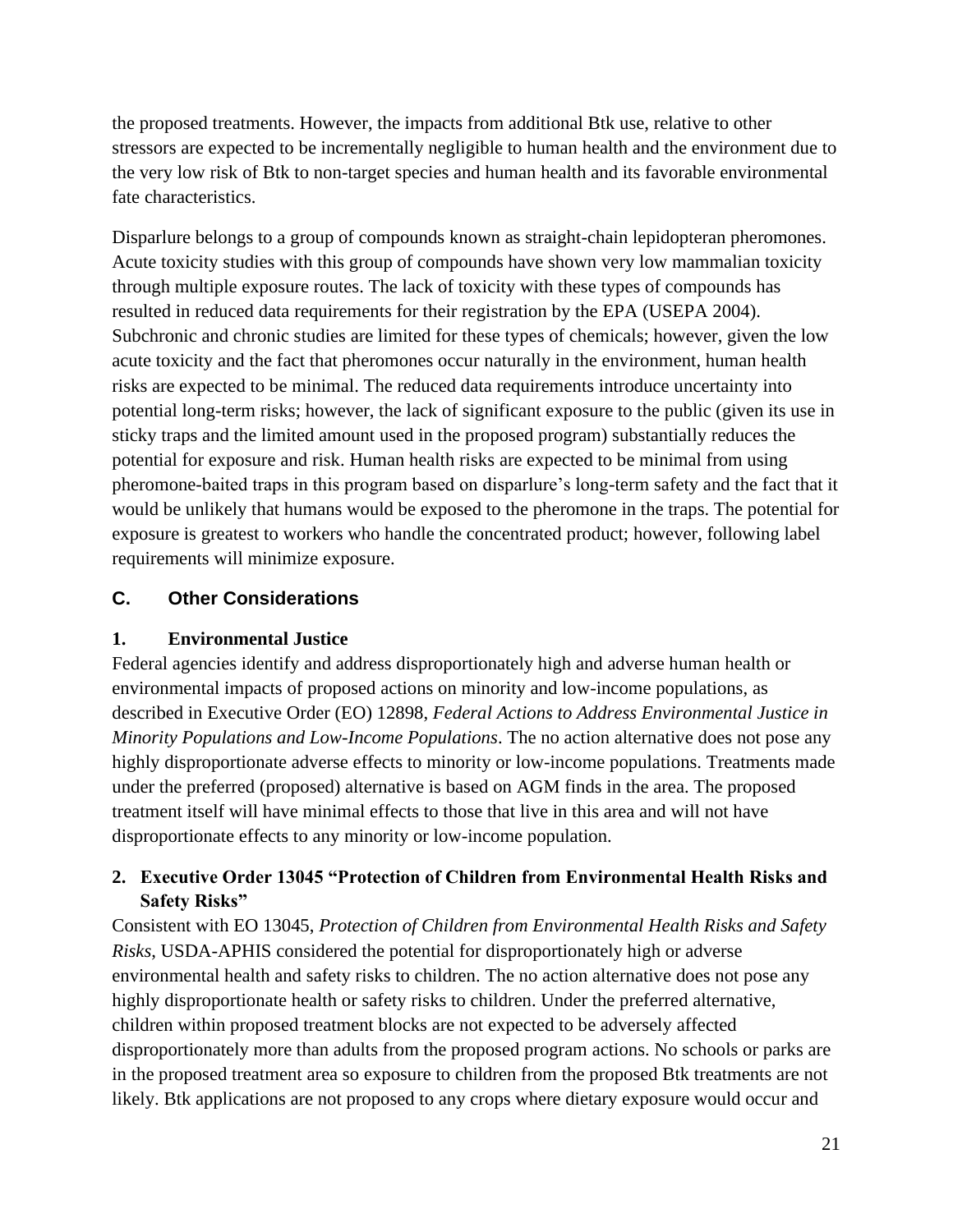there are no anticipated impacts to drinking water resources. Btk has low toxicity and risk to the human population, including children.

#### <span id="page-21-0"></span>**3. Historic and Cultural Resources**

The National Historic Preservation Act of 1966, as amended (16 United States Code (U.S.C.) §§ 470 et seq.), requires Federal agencies to consider the potential for impact to properties included in, or eligible for inclusion in the National Register of Historic Places (36 C.F.R. §§ 63 and 800) through consultation with interested parties where a proposed action may occur. This includes districts, buildings, structures, sites, and landscapes.

USDA-APHIS has examined the proposed action considering its impacts to national historical properties. USDA-APHIS queried the National Register of Historic Places (USDOI 2021) for properties that are in the proposed Program area. There are no historic properties within the proposed treatment boundary.

Executive Order 13175 *Consultation and Coordination with Indian Tribal Governments* calls for agency communication and collaboration with Tribal officials for proposed Federal actions with potential Tribal implications. The Archaeological Resources Protection Act of 1979 (16 U.S.C. §§ 470aa-mm), secures the protection of archaeological resources and sites on public and Tribal lands.

USDA-APHIS contacted the Cowlitz Tribe on November 30, 2020 regarding the proposed AGM eradication program. USDA-APHIS will work with the Tribe to answer any questions or address concerns regarding the proposed AGM eradication program.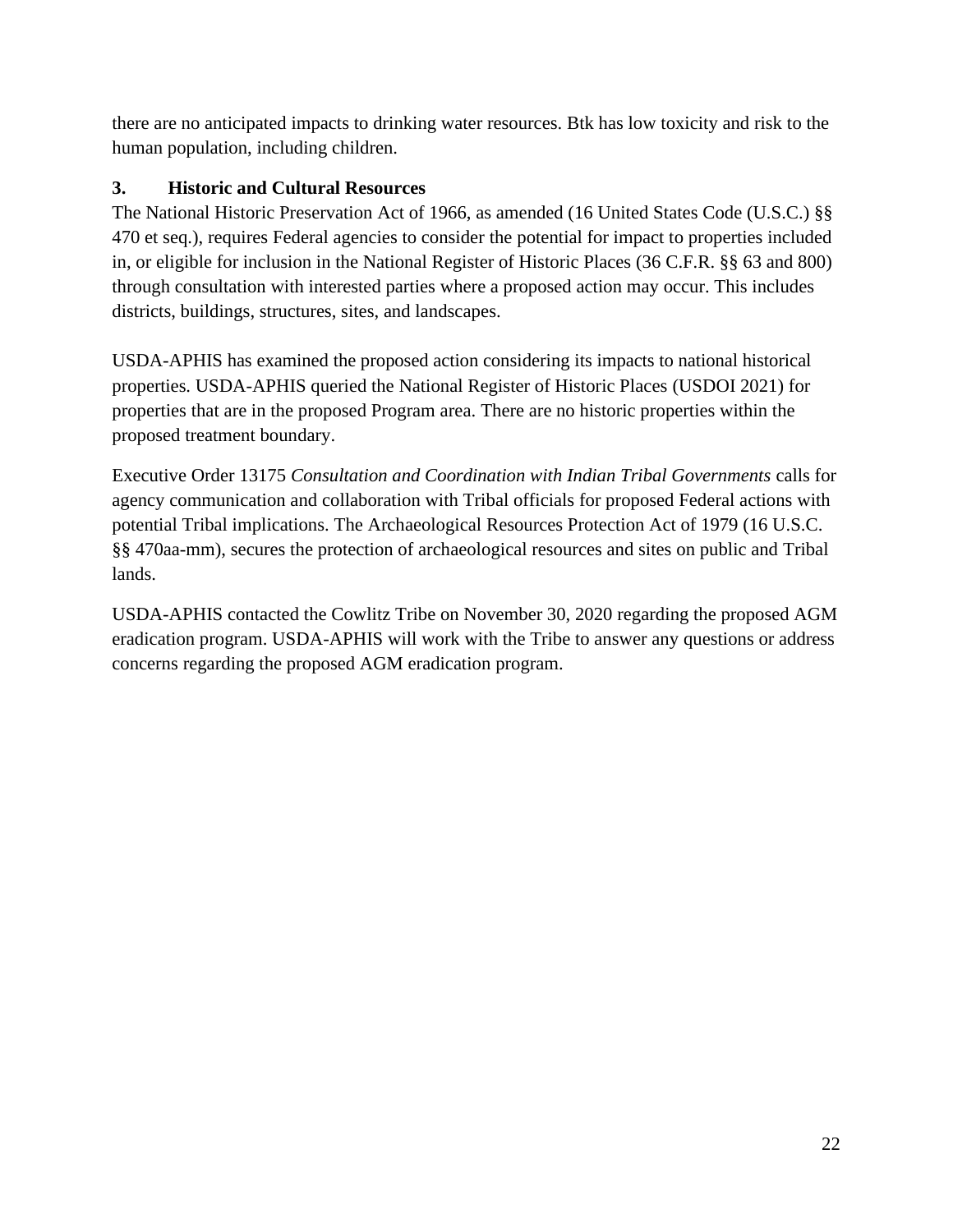### <span id="page-22-0"></span>**IV. Listing of Agencies Consulted**

NOAA Fisheries West Coast Region 510 Desmond Drive SE, Suite 103 Lacey, WA 98503

U.S. Department of Agriculture Animal and Plant Health Inspection Service Plant Protection and Quarantine Plant Health Programs 4700 River Road, Unit 134 Riverdale, MD 20737

U.S. Department of Agriculture Animal and Plant Health Inspection Service Plant Protection and Quarantine 33400 9th Ave. S., Suite 200 Federal Way, WA 98003

U.S. Department of Agriculture Animal and Plant Health Inspection Service Policy and Program Development Environmental and Risk Analysis Services 4700 River Road, Unit 149 Riverdale, MD 20737

U.S. Fish and Wildlife Service Ecological Services Field Office 510 Desmond Drive SE, Suite 102 Lacey, WA 98503

Washington State Department of Agriculture Natural Resources Building P.O. Box 42560 1111 Washington St. SE Olympia, WA 98504-2560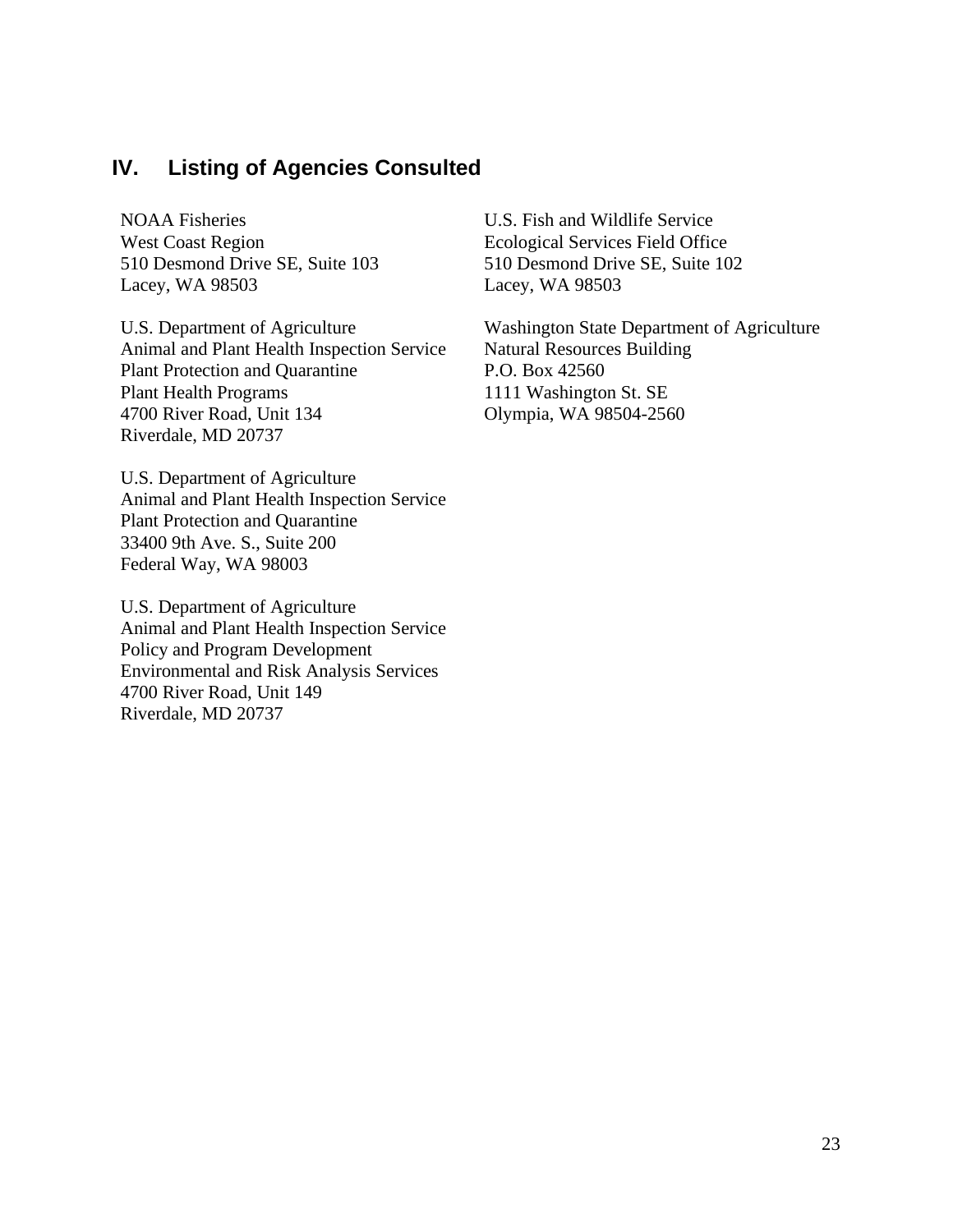#### <span id="page-23-0"></span>**V. References**

- Aer'Aqua Medicine Ltd. 2001. *Health surveillance following Operation Ever Green: a programme to eradicate the White Spotted Tussock Moth from eastern suburbs of Auckland. Report to the Ministry of Agriculture and Forestry.*
- Bailey J, Scott-Dupree C, Harris R, Tolman J, and Harris B. 2005. *Contact and oral toxicity to honey bees (Apis mellifera) of agents registered for use for sweet corn insect control in Ontario, Canada*. Apidologie 36, pp. 623–633.
- Belloco MI, Bendell JF, and Cadogan BL. 1992. *Effects of the insecticide Bacillus thuringiensis on Sorex cinereus (masked shrew) populations, diet, and prey selection in a jack pine plantation in northern Ontario*. Can. J. Zool. 70, pp. 505–510.
- Blackmore H. 2003. *Painted apple moth eradication campaign West Auckland. Interim Report of the Community-based Health and Incident Monitoring of the Aerial Spray Programme. January–December 2002*.
- Center for Disease Control. 2006. *Surveillance for foodborne-disease outbreaks—United States, 1998—2002. MMWR Surveillance Summaries. 11/10/2006. 55:10 (1–34). [Online]. Accessed 1/25/2021 at*

*[http://www.cdc.gov/mmwr/preview/mmwrhtml/ss5510a1.htm?s\\_cid=ss5510a1\\_e](http://www.cdc.gov/mmwr/preview/mmwrhtml/ss5510a1.htm?s_cid=ss5510a1_e)*

- Cooper D. 1994. *Bacillus thuringiensis toxins and mode of action*. Agric. Ecosystems and Env. 49, pp. 21-26.
- Damgaard PH. 1995. *Diarrhoeal enterotoxin production by strains of Bacillus thuringiensis isolated from commercial Bacillus thuringiensis-based insecticides*. FEMS Immun. Med. Microbiol. 12, pp. 245–250.
- Duan JJ, Marvier M, Huesing J, Dively G, and Huang ZY. 2008. *A metaanalysis of effects of Bt crops on honey bees (Hymenoptera: Apidae)*. PLoS ONE 3(1): e1415. Retrieved from <https://doi.org/10.1371/journal.pone.0001415>
- EFSA. 2016. *Risks for public health related to the presence of Bacillus cereus and other Bacillus spp. including Bacillus thuringiensis in foodstuffs. Accessed February 5, 2021 at <https://efsa.onlinelibrary.wiley.com/doi/epdf/10.2903/j.efsa.2016.4524>*.
- EFSA. 2020. *Peer review of the pesticide risk assessment of the active substance Bacillus thuringiensis subsp. kurstaki strain SA-11*. EFSA Journal 18, pp. 6261.
- Federici BA and Siegel JP. 2008. Chapter 3: Safety assessment of *Bacillus thuringiensis* and *Bt*  crops used in insect control. In: *Food Safety of Proteins in Agricultural Biotechnology*, pp. 45-102.
- Ginsberg C. 2006. *Aerial spraying of Bacillus thuringiensis kurstaki (Btk)*. J. Pest. Reform. 26, pp. 13-16.
- Glare TR and O'Callaghan M. 2000. *Bacillus thuringiensis: Biology, ecology and safety*. New York: John Wiley & Sons, Ltd.
- Goven J, Kerns T, Quijano RF, and Wihongi D. 2007. *Report of the March 2006 People's inquiry into the impacts and effects of aerial spraying pesticide over urban areas of Auckland*.
- Innes DGL and Bendell JF. 1989. *The effects on small mammal populations of aerial applications of Bacillus thuringiensis, fenitrothion, and Matacil® used against jack pine budworm in Ontario*. Can. J. Zool. 67, pp. 1318–1323.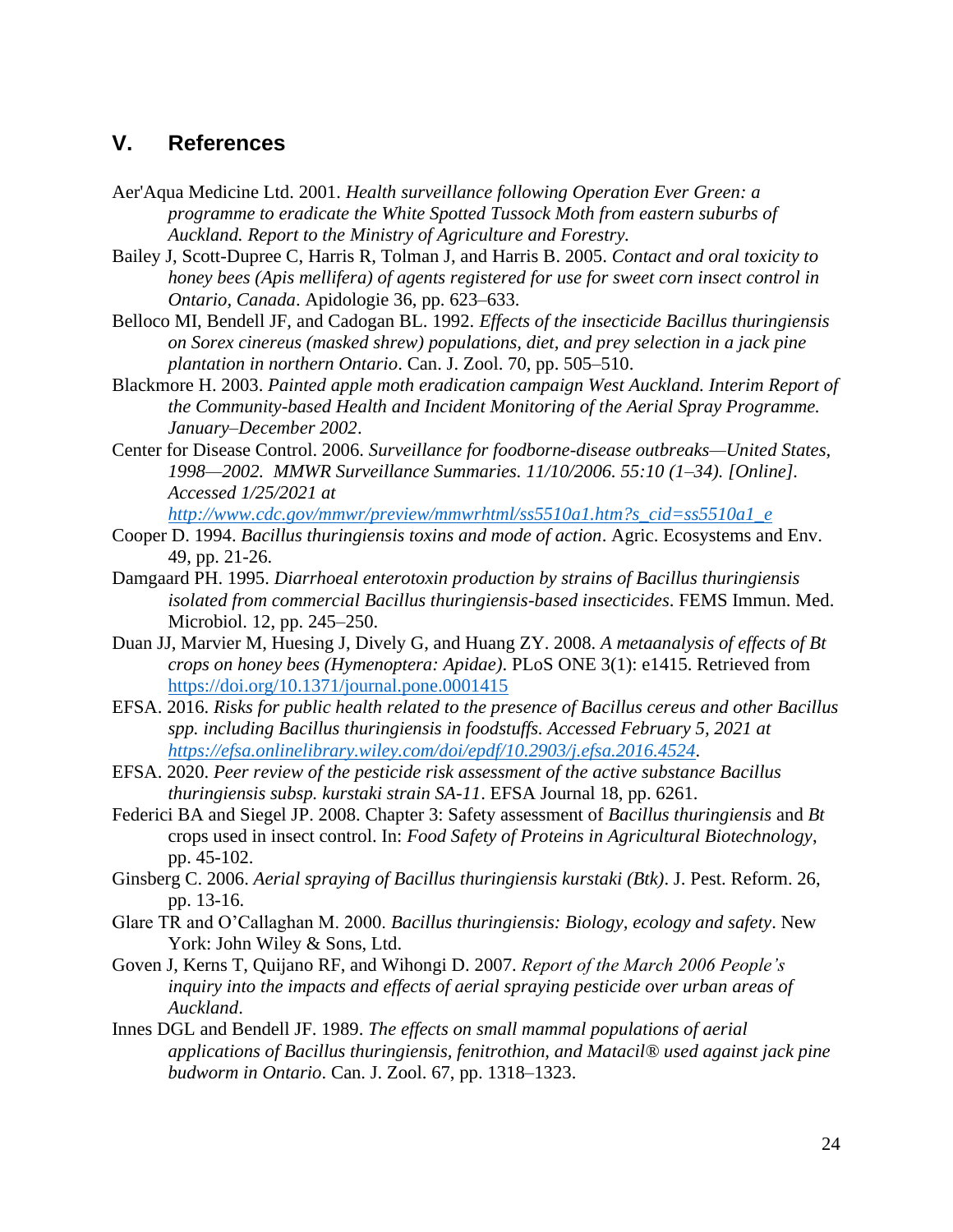- Johler S, Kalbhenn EM, Heini N, Brodmann P, Gautsch S, Bağcioğlu M, Contzen M, Stephan R, and Ehling-Schulz M. 2018. *Enterotoxin production of Bacillus thuringiensis isolates from biopesticides, foods, and outbreaks. Accessed February 11, 2021 at <https://www.frontiersin.org/articles/10.3389/fmicb.2018.01915/full>* Frontiers in Microbiology 28.
- Kreutzweiser DP, Holmes SB, Capell SS, and Eichenberg DC. 1992. *Lethal and sublethal effects of Bacillus thuringiensis var. kurstaki on aquatic insects in laboratory bioassays and outdoor stream channels*. Bull. Environ. Contam. Toxicol. 49, pp. 252–257.
- Manderino R, Crist TO, and Haynes KJ. 2014. *Lepidoptera-specific insecticide used to suppress gypsy moth outbreaks may benefit non-target forest Lepidoptera*. Agr. Forest Ent. 16, pp. 359-368.
- McClintock JT, Schaffer CR, and Sjoblad RD. 1995. *A comparative review of the mammalian toxicity of Bacillus thuringiensis based pesticides*. Pest. Sci. 45, pp. 95-105.
- Noble MA, Riben PD, and Cook GJ. 1992. *Microbiological and epidemiological surveillance programme to monitor the health effects of Foray® 48B Btk spray*.
- Norton ML, Bendell JF, Bendell-Young LI, and Leblanc CW. 2001. *Secondary effects of the pesticide Bacillus thuringiensis kurstaki on chicks of spruce grouse (Dendragapus canadensis)*. Arch. Environ. Contam. Toxicol. 41, pp. 369–373.
- Otvos IS, Armstrong H, and Conder N. 2005. *Safety of Bacillus thuringiensis var. kurstaki applications for insect control to humans and large mammals*.
- Parks Canada. 2003. *Western Canada Service Centre. Assessment of environmental and human health effects from proposed application of Foray® 48B in Waskesiu, Prince Albert National Park of Canada*.
- Peacock JW, Schweitzer DF, Carter JL, and Dubois NR. 1998. *Laboratory assessment of the native effects of Bacillus thuringiensis on native Lepidoptera*. Environ. Entomol. 27, pp. 450–457.
- Pearce M, B. , Williams HJ, Eastman M, and Newman M. 2002. *The effects of aerial spraying with Bacillus thuringiensis kurstaki on children with asthma*. Can. J. Public Health 93, pp. 21-25.
- Petrie K, Thomas M, and Broadbent E. 2003. *Symptom complaints following aerial spraying with biological insecticide Foray 48B*. New Zealand Med. J. 116, pp. 1-7.
- Richardson JS and Perrin CJ. 1994. *Effects of bacterial insecticide Bacillus thuringiensis var. kurstaki (Btk) on a stream benthic community*. Can. J. Fish Aquatic Sci. 41, pp. 1037– 1045.
- Scriber JM. 2004. *Non-target impacts of forest defoliator management options: Decision for no spraying may worse impacts on non-target Lepidoptera than Bacillus thuringiensis insecticides*. J. Insect Cons. 8, pp. 241–261.
- Siegel JP. 2001. *The mammalian safety of Bacillus thuringiensis based insecticides*. J. Inv. Path. 77, pp. 13–21.
- Sterk G, Heuts F, Merck N, and Bock J. 2002. *Sensitivity of non-target arthropods and beneficial fungal species to chemical and biological plant protection products: results of laboratory and semi-field trials*.
- USDA. 1995. *Gypsy moth management in the United States: A cooperative approach. Final Environmental Impact Statement, November 1995*.